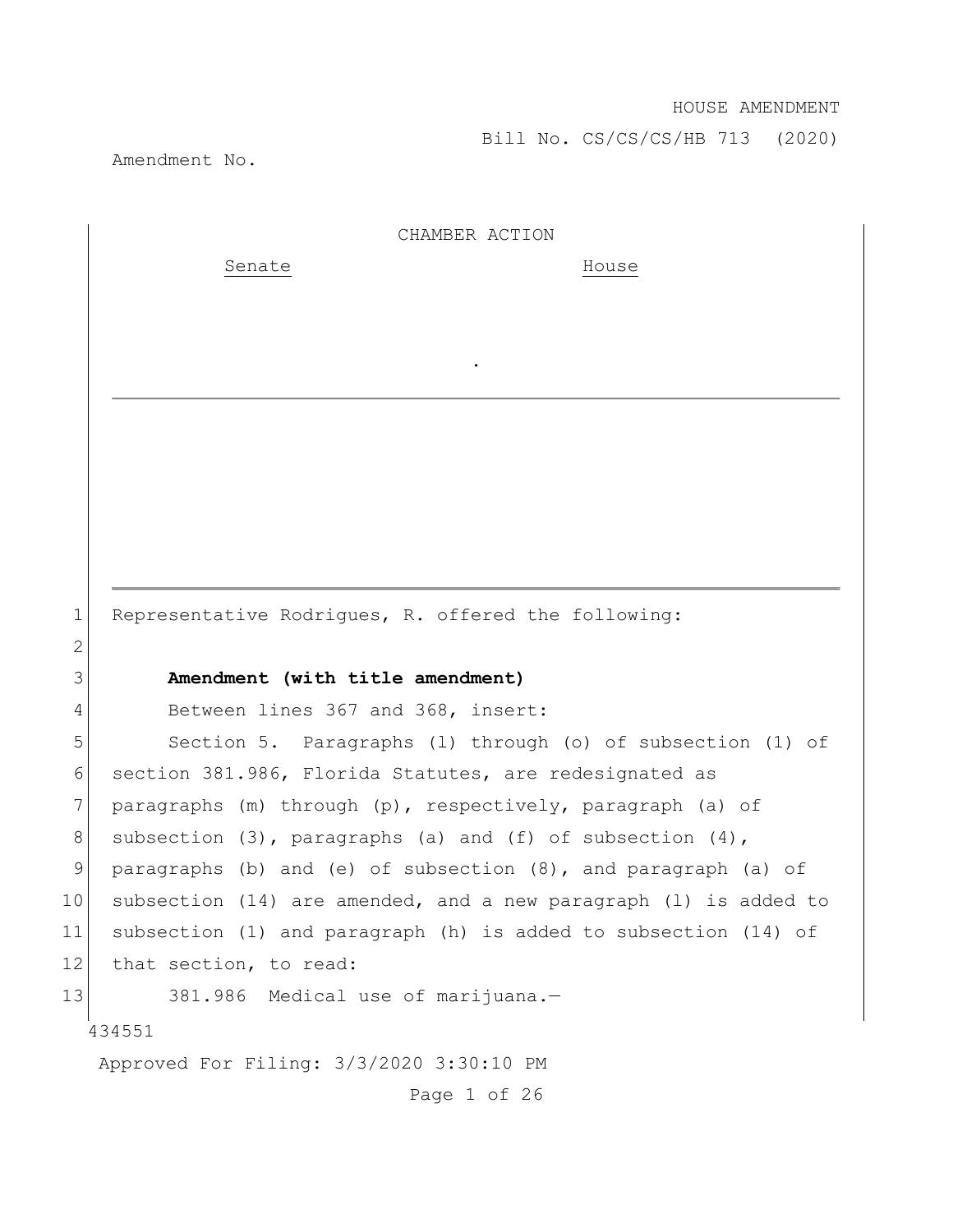Bill No. CS/CS/CS/HB 713 (2020)

Amendment No.

| 14 | (1)<br>DEFINITIONS. - As used in this section, the term:                   |
|----|----------------------------------------------------------------------------|
| 15 | "Potency" means the relative strength of cannabinoids,<br>(1)              |
| 16 | and the total amount, in milligrams, of tetrahydrocannabinol as            |
| 17 | the sum of $(delta-9-tetrahydrocannabinol + (0.877 x))$                    |
| 18 | tetrahydrocannabinolic acid)) and cannabidiol as the sum of                |
| 19 | $(cannabidiol + (0.877 x canabidiolic acid))$ in the final                 |
| 20 | product dispensed to a patient or caregiver.                               |
| 21 | QUALIFIED PHYSICIANS AND MEDICAL DIRECTORS.-<br>(3)                        |
| 22 | (a) Before being approved as a qualified physician, as                     |
| 23 | defined in paragraph $(1)$ $(n)$ $(\frac{1}{n})$ , and before each license |
| 24 | renewal, a physician must successfully complete a 2-hour course            |
| 25 | and subsequent examination offered by the Florida Medical                  |
| 26 | Association or the Florida Osteopathic Medical Association which           |
| 27 | encompass the requirements of this section and any rules adopted           |
| 28 | hereunder. The course and examination shall be administered at             |
| 29 | least annually and may be offered in a distance learning format,           |
| 30 | including an electronic, online format that is available upon              |
| 31 | request. The price of the course may not exceed \$500. A                   |
| 32 | physician who has met the physician education requirements of              |
| 33 | former s. $381.986(4)$ , Florida Statutes 2016, before June 23,            |
| 34 | 2017, shall be deemed to be in compliance with this paragraph              |
| 35 | from June 23, 2017, until 90 days after the course and                     |
| 36 | examination required by this paragraph become available.                   |
| 37 | (4)<br>PHYSICIAN CERTIFICATION.-                                           |
| 38 | A qualified physician may issue a physician<br>(a)                         |
|    | 434551                                                                     |
|    | Approved For Filing: 3/3/2020 3:30:10 PM                                   |
|    | Page 2 of 26                                                               |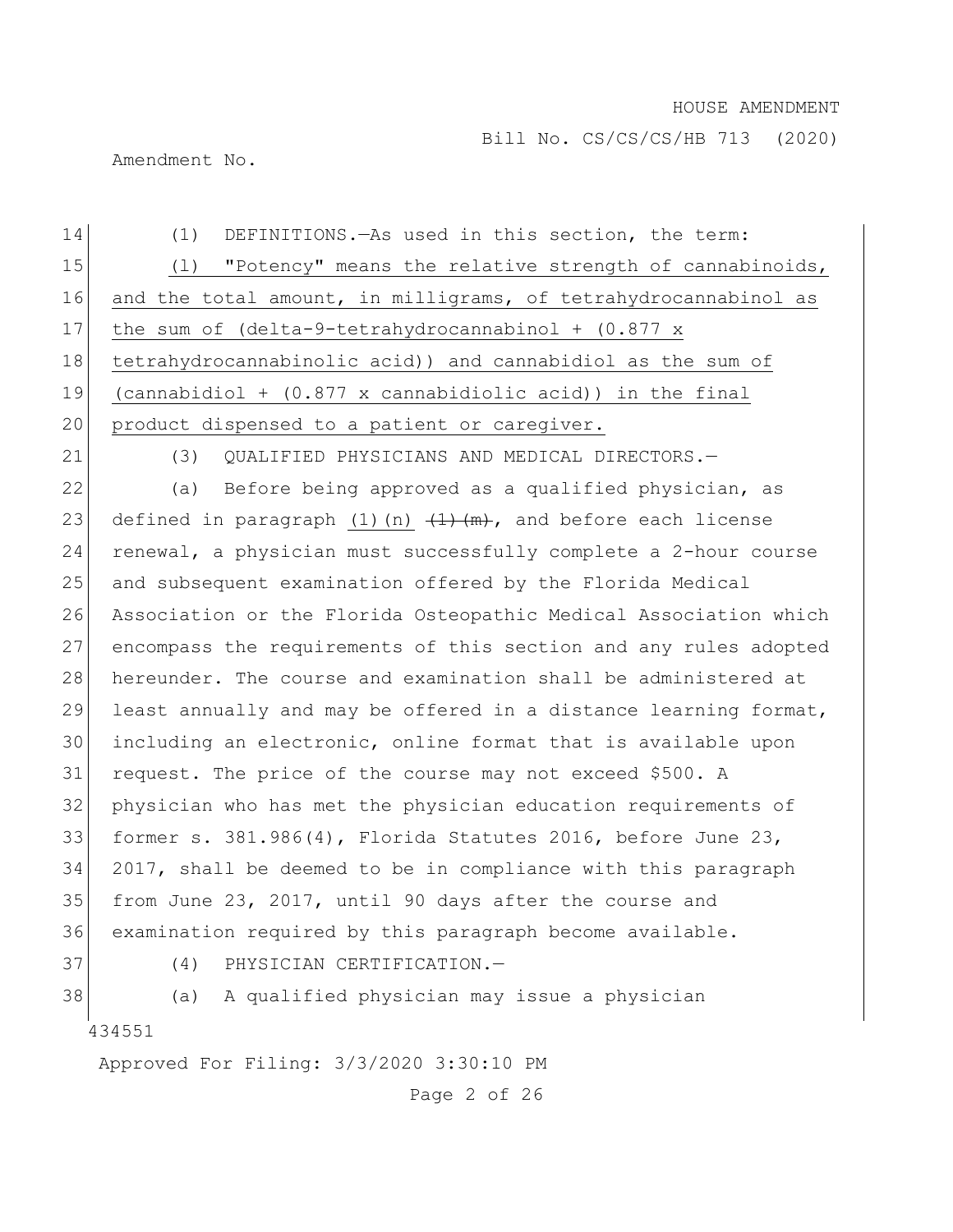Amendment No.

39 certification only if the qualified physician:

40 1. Conducted a physical examination while physically 41 present in the same room as the patient and a full assessment of 42 the medical history of the patient.

43 2. Diagnosed the patient with at least one qualifying 44 medical condition.

45 3. Determined that the medical use of marijuana would 46 likely outweigh the potential health risks for the patient, and 47 such determination must be documented in the patient's medical 48 record. If a patient is younger than 18 years of age, a second 49 physician must concur with this determination, and such 50 concurrence must be documented in the patient's medical record.

51 4. Determined whether the patient is pregnant and 52 documented such determination in the patient's medical record. A 53 physician may not issue a physician certification, except for 54 low-THC cannabis, to a patient who is pregnant.

55 5. Reviewed the patient's controlled drug prescription 56 history in the prescription drug monitoring program database 57 established pursuant to s. 893.055.

58 6. Reviews the medical marijuana use registry and 59 confirmed that the patient does not have an active physician 60 certification from another qualified physician.

434551 61 7. Registers as the issuer of the physician certification 62 for the named qualified patient on the medical marijuana use 63 registry in an electronic manner determined by the department,

Approved For Filing: 3/3/2020 3:30:10 PM

Page 3 of 26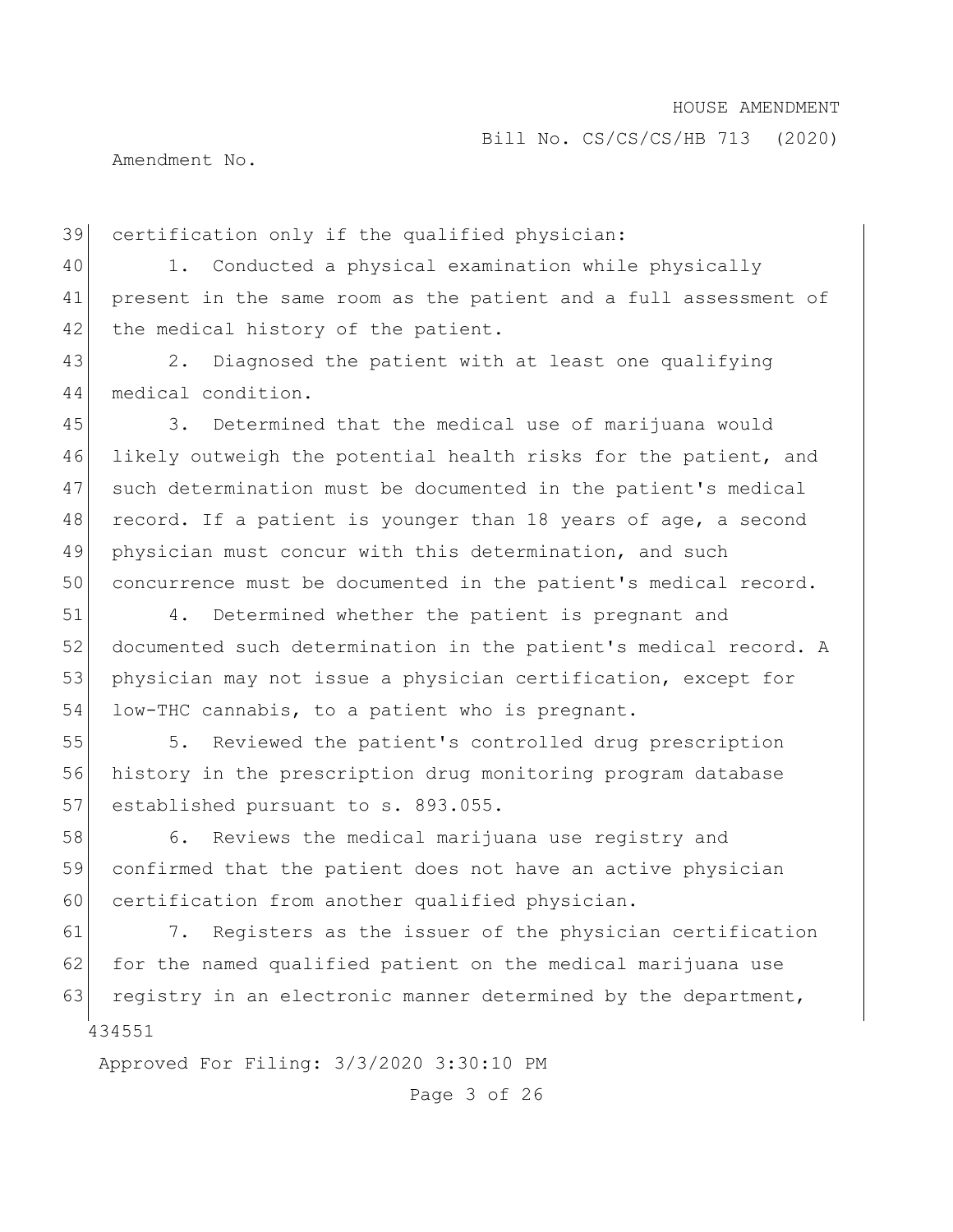Bill No. CS/CS/CS/HB 713 (2020)

Amendment No.

64 and:

65 a. Enters into the registry the contents of the physician 66 certification, including all of the patient's qualifying 67 conditions condition and the dosage not to exceed the daily dose 68 amount authorized under paragraph (f) determined by the 69 department, the amount and forms of marijuana authorized for the 70 patient, and any types of marijuana delivery devices needed by 71 the patient for the medical use of marijuana.

72 b. Updates the registry within 7 days after any change is 73 made to the original physician certification to reflect such 74 change.

75 c. Deactivates the registration of the qualified patient 76 and the patient's caregiver when the physician no longer 77 recommends the medical use of marijuana for the patient.

78 8. Obtains the voluntary and informed written consent of 79 the patient for medical use of marijuana each time the qualified 80 physician issues a physician certification for the patient, 81 which shall be maintained in the patient's medical record. The 82 patient, or the patient's parent or legal quardian if the 83 patient is a minor, must sign the informed consent acknowledging 84 that the qualified physician has sufficiently explained its 85 content. The qualified physician must use a standardized 86 informed consent form adopted in rule by the Board of Medicine 87 and the Board of Osteopathic Medicine, which must include, at a 88 minimum, information related to:

434551

Approved For Filing: 3/3/2020 3:30:10 PM

Page 4 of 26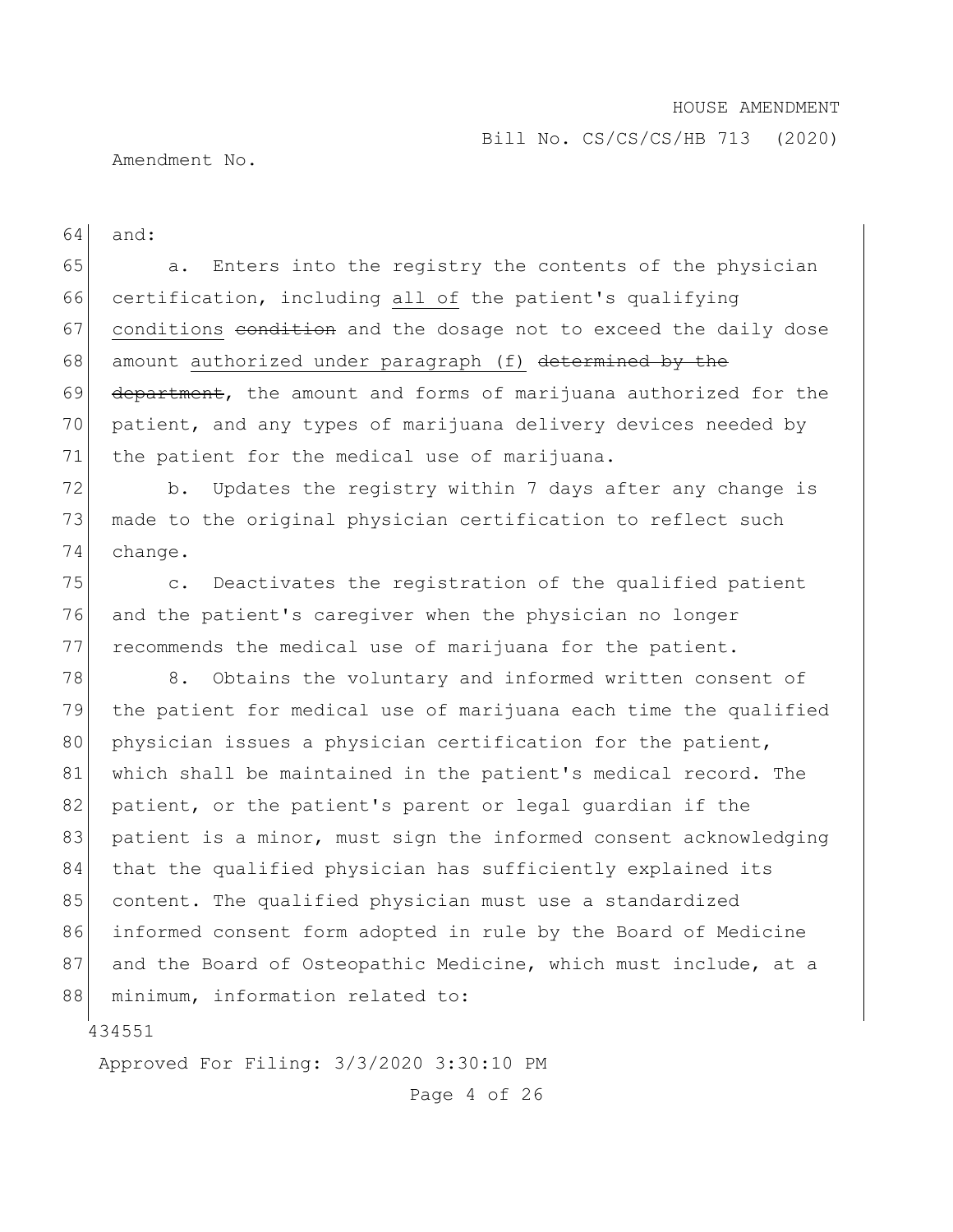Bill No. CS/CS/CS/HB 713 (2020)

Amendment No.

89 a. The Federal Government's classification of marijuana as 90 a Schedule I controlled substance.

91 b. The approval and oversight status of marijuana by the 92 Food and Drug Administration.

93 c. The current state of research on the efficacy of 94 marijuana to treat the qualifying conditions set forth in this 95 section.

96 d. The potential for addiction.

97 e. The potential effect that marijuana may have on a 98 patient's coordination, motor skills, and cognition, including a 99 warning against operating heavy machinery, operating a motor 100 vehicle, or engaging in activities that require a person to be 101 alert or respond quickly.

102 f. The potential side effects of marijuana use, including 103 the negative health risks associated with smoking marijuana and 104 the negative health effects of marijuana use on persons under 18 105 years of age.

106 g. The risks, benefits, and drug interactions of 107 marijuana.

108 h. That the patient's de-identified health information 109 contained in the physician certification and medical marijuana 110 use registry may be used for research purposes.

434551 (f) A qualified physician may not issue a physician certification for more than three 70-day supply limits of marijuana, more than six 35-day supply limits of edibles, or

Approved For Filing: 3/3/2020 3:30:10 PM

Page 5 of 26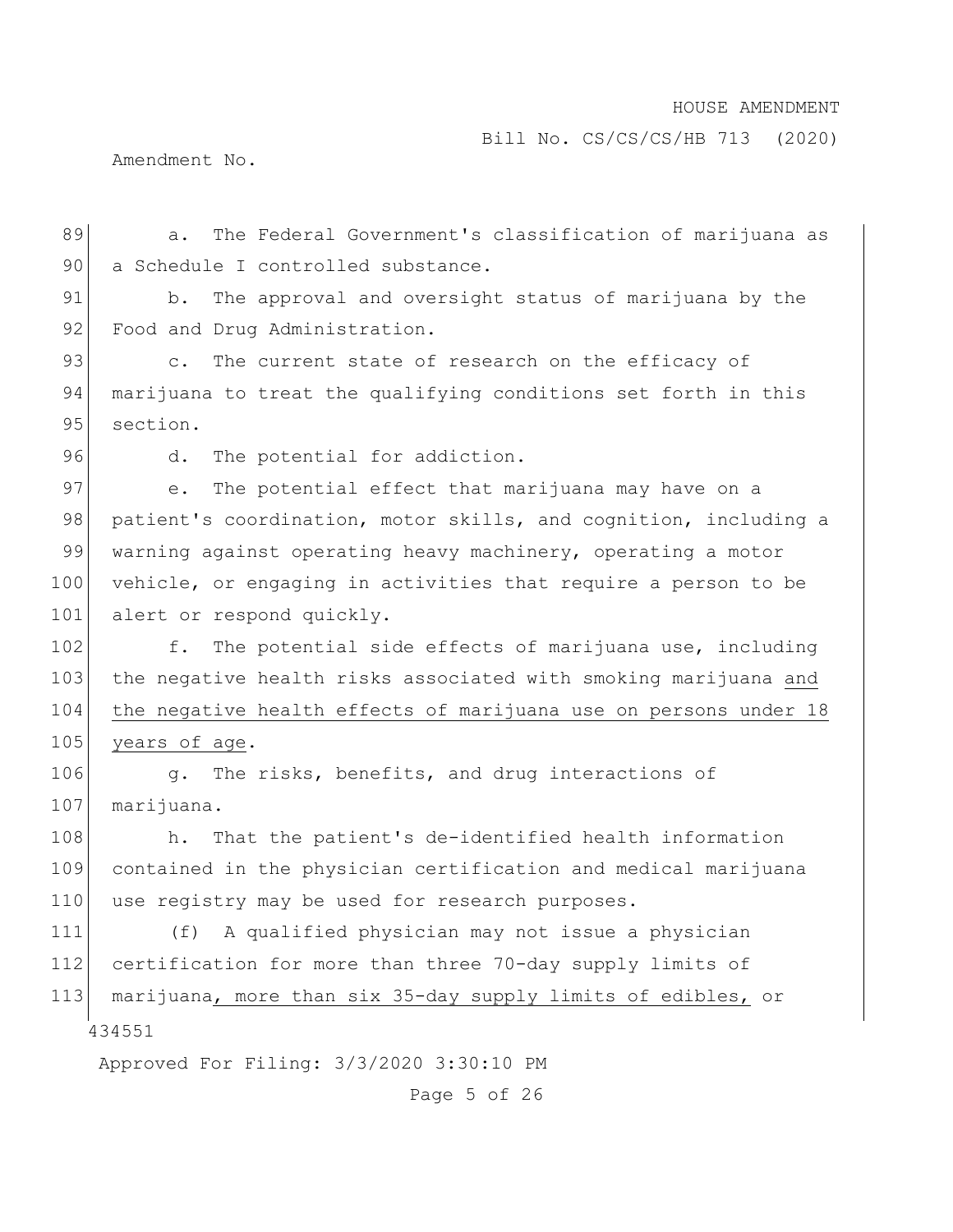Amendment No.

114 more than six 35-day supply limits of marijuana in a form for 115 smoking or, to a qualified patient under 21 years of age, 116 marijuana that contains tetrahydrocannabiphorol or has a 117 tetrahydrocannabinol potency, by weight or volume, of greater 118 than 10 percent in the final product. However, a physician may 119 certify such qualified patient for marijuana with any potency of 120 tetrahydrocannabinol which contains tetrahydrocannabiphorol, if 121 the qualified patient is diagnosed with a terminal condition and 122 the qualified physician indicates such on the physician 123 certification. The department shall quantify by rule a daily 124 dose amount with equivalent dose amounts for each allowable form 125 of marijuana, other than edibles and marijuana in a form for 126 smoking, dispensed by a medical marijuana treatment center. The 127 department shall use the daily dose amount to calculate a 70-day 128 supply. The daily dose amount for edibles shall not exceed 200 129 mg of tetrahydrocannabinol. The daily dose amount for marijuana 130 in a form for smoking shall not exceed .08 ounces.

131 1. A qualified physician may request an exception to the 132 daily dose amount limit, the 35-day supply limit for edibles, 133 the 35-day supply limit of marijuana in a form for smoking, and 134 the 4-ounce possession limit of marijuana in a form for smoking 135 established in paragraph (14) (a), and the tetrahydrocannabinol 136 concentration limits established in this paragraph. The request 137 shall be made electronically on a form adopted by the department 138 in rule and must include, at a minimum:

434551

Approved For Filing: 3/3/2020 3:30:10 PM

Page 6 of 26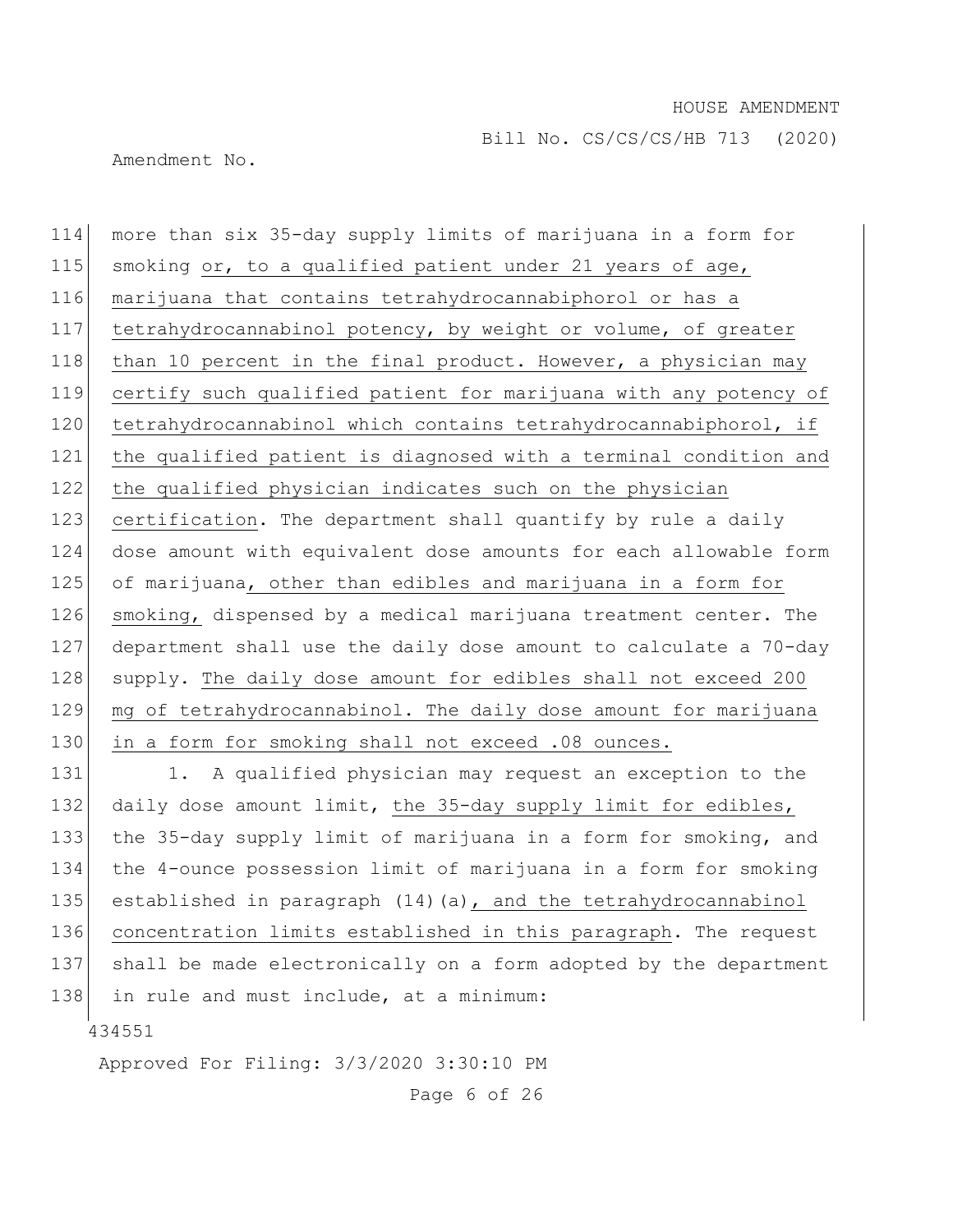Bill No. CS/CS/CS/HB 713 (2020)

Amendment No.

139 a. The qualified patient's qualifying medical condition. 140 b. The dosage and route of administration that was 141 insufficient to provide relief to the qualified patient. 142 c. A description of how the patient will benefit from an

143 increased amount.

144 d. The minimum daily dose amount of marijuana that would 145 be sufficient for the treatment of the qualified patient's 146 qualifying medical condition.

147 2. A qualified physician must provide the qualified 148 patient's records upon the request of the department.

149 3. The department shall approve or disapprove the request 150 within 14 days after receipt of the complete documentation 151 required by this paragraph. The request shall be deemed approved 152 if the department fails to act within this time period.

153 (8) MEDICAL MARIJUANA TREATMENT CENTERS.—

434551 154 (b) An applicant for licensure as a medical marijuana 155 treatment center shall apply to the department on a form 156 prescribed by the department and adopted in rule. The department 157 shall adopt rules pursuant to ss. 120.536(1) and 120.54 158 establishing a procedure for the issuance and biennial renewal 159 of licenses, including initial application and biennial renewal 160 fees sufficient to cover the costs of implementing and 161 administering this section, and establishing supplemental 162 licensure fees for payment beginning May 1, 2018, sufficient to 163 cover the costs of administering ss. 381.989 and 1004.4351. The

Approved For Filing: 3/3/2020 3:30:10 PM

Page 7 of 26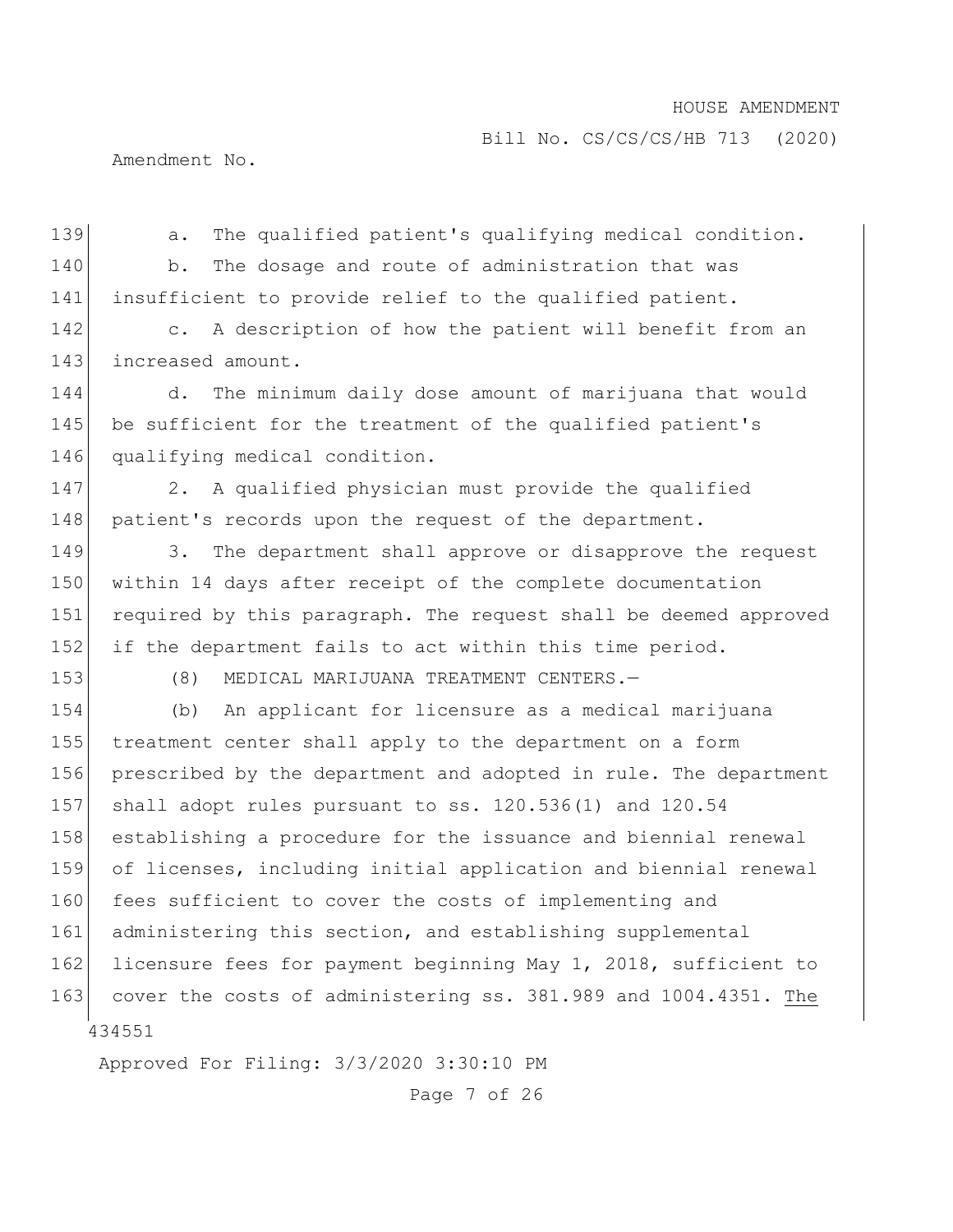Amendment No.

164 department may not renew a medical marijuana treatment center's 165 license if the medical marijuana treatment center has not begun 166 dispensing marijuana by the date that the medical marijuana 167 treatment center is required to renew its license. The 168 department shall identify applicants with strong diversity plans 169 reflecting this state's commitment to diversity and implement 170 training programs and other educational programs to enable 171 minority persons and minority business enterprises, as defined 172 in s. 288.703, and veteran business enterprises, as defined in 173 s. 295.187, to compete for medical marijuana treatment center 174 licensure and contracts. Subject to the requirements in 175 subparagraphs (a)  $2.-4.$ , the department shall issue a license to 176 an applicant if the applicant meets the requirements of this 177 section and pays the initial application fee. The department 178 shall renew the licensure of a medical marijuana treatment 179 center biennially if the licensee meets the requirements of this 180 section and pays the biennial renewal fee. An individual may not 181 be an applicant, owner, officer, board member, or manager on 182 more than one application for licensure as a medical marijuana 183 treatment center. An individual or entity may not be awarded 184 more than one license as a medical marijuana treatment center. 185 An applicant for licensure as a medical marijuana treatment 186 center must demonstrate:

434551 187 1. That, for the 5 consecutive years before submitting the 188 application, the applicant has been registered to do business in

Approved For Filing: 3/3/2020 3:30:10 PM

Page 8 of 26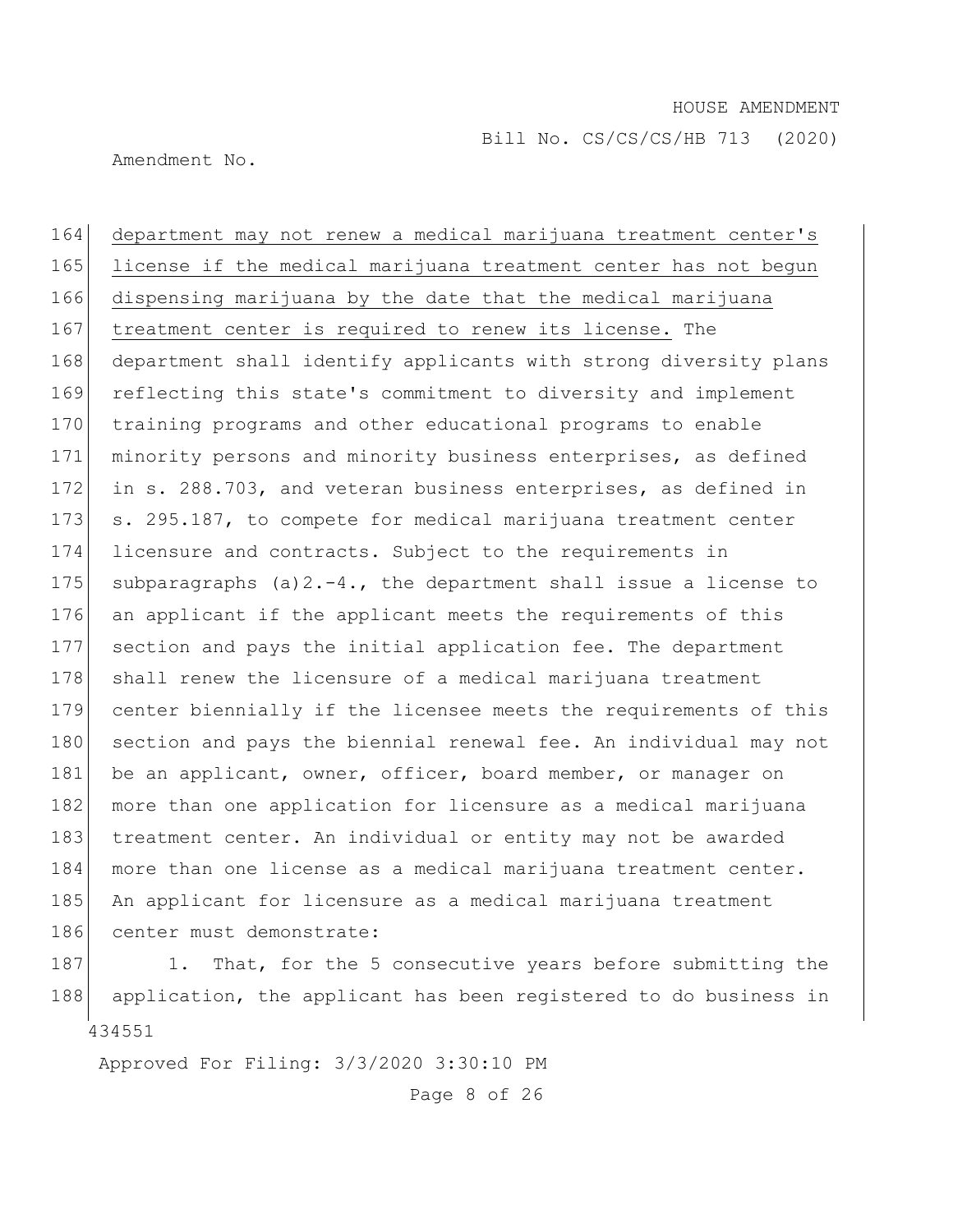Bill No. CS/CS/CS/HB 713 (2020)

Amendment No.

189 the state.

190 2. Possession of a valid certificate of registration 191 issued by the Department of Agriculture and Consumer Services 192 pursuant to s. 581.131.

193 3. The technical and technological ability to cultivate 194 and produce marijuana, including, but not limited to, low-THC 195 cannabis.

196 4. The ability to secure the premises, resources, and 197 personnel necessary to operate as a medical marijuana treatment 198 center.

199 5. The ability to maintain accountability of all raw 200 materials, finished products, and any byproducts to prevent 201 diversion or unlawful access to or possession of these 202 substances.

203 6. An infrastructure reasonably located to dispense 204 marijuana to registered qualified patients statewide or 205 regionally as determined by the department.

206 7. The financial ability to maintain operations for the 207 duration of the 2-year approval cycle, including the provision 208 of certified financial statements to the department.

 $209$  a. Upon approval, the applicant must post a \$5 million 210 performance bond issued by an authorized surety insurance 211 company rated in one of the three highest rating categories by a 212 nationally recognized rating service. However, a medical 213 marijuana treatment center serving at least 1,000 qualified

434551

Approved For Filing: 3/3/2020 3:30:10 PM

Page 9 of 26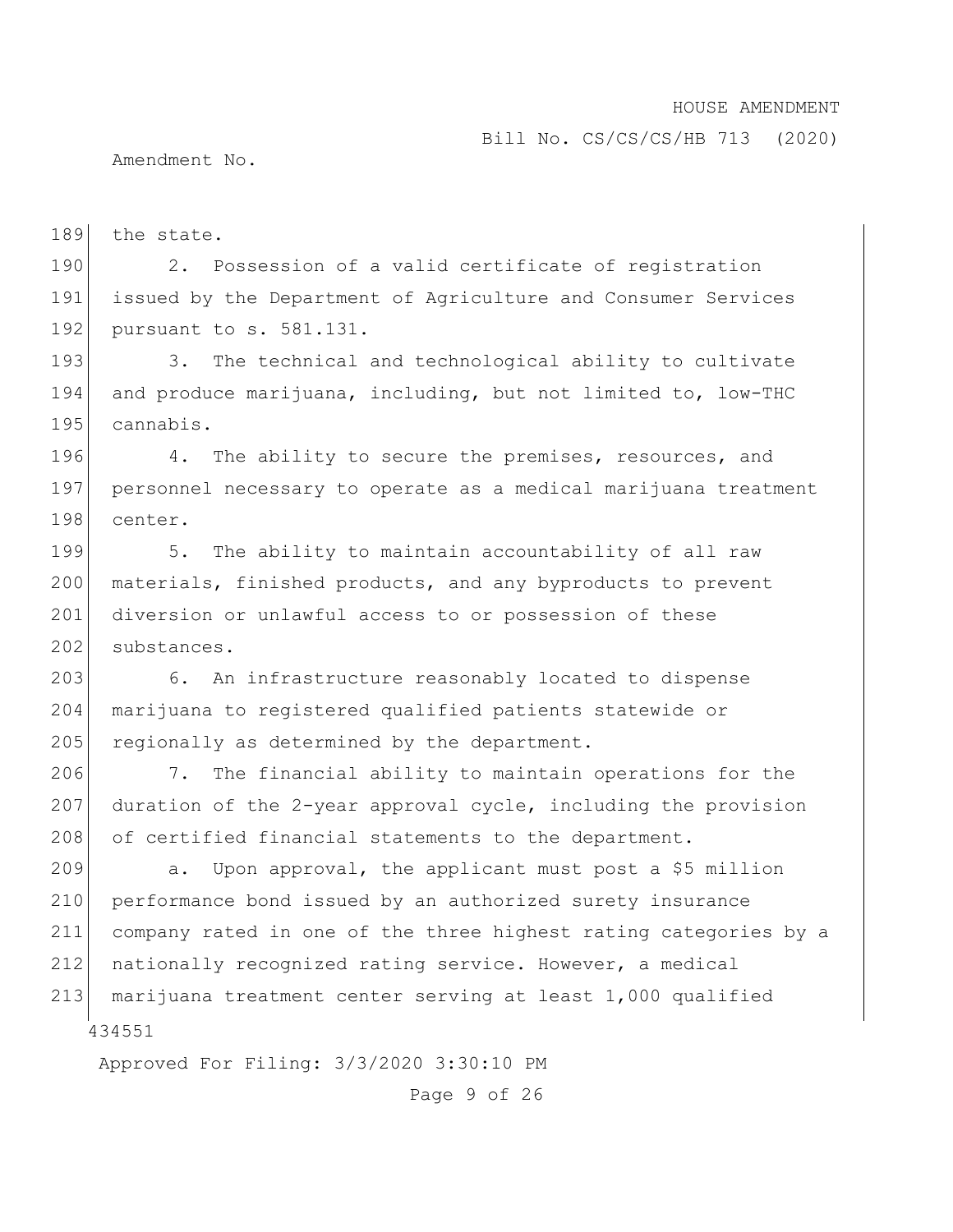Amendment No.

214 patients is only required to maintain a \$2 million performance 215 bond.

216 b. In lieu of the performance bond required under sub-217 subparagraph a., the applicant may provide an irrevocable letter 218 of credit payable to the department or provide cash to the 219 department. If provided with cash under this sub-subparagraph, 220 the department shall deposit the cash in the Grants and 221 Donations Trust Fund within the Department of Health, subject to 222 the same conditions as the bond regarding requirements for the 223 applicant to forfeit ownership of the funds. If the funds 224 deposited under this sub-subparagraph generate interest, the 225 amount of that interest shall be used by the department for the 226 administration of this section.

227 8. That all owners, officers, board members, and managers 228 have passed a background screening pursuant to subsection  $(9)$ .

229 9. The employment of a medical director to supervise the 230 activities of the medical marijuana treatment center.

231 10. A diversity plan that promotes and ensures the 232 involvement of minority persons and minority business 233 enterprises, as defined in s. 288.703, or veteran business 234 enterprises, as defined in s. 295.187, in ownership, management, 235 and employment. An applicant for licensure renewal must show the 236 effectiveness of the diversity plan by including the following 237 with his or her application for renewal:

434551 238 a. Representation of minority persons and veterans in the

Approved For Filing: 3/3/2020 3:30:10 PM

Page 10 of 26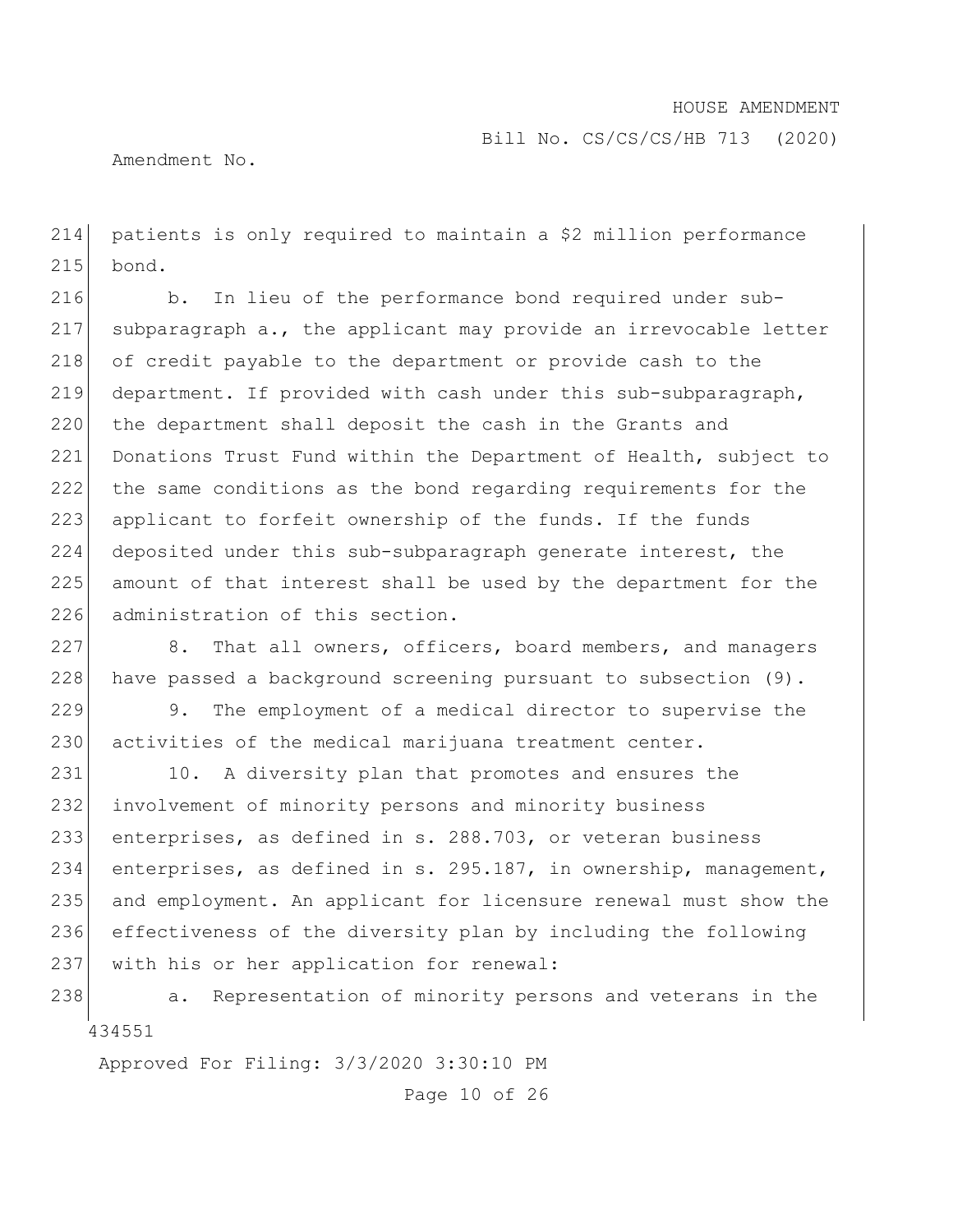Bill No. CS/CS/CS/HB 713 (2020)

Amendment No.

239 medical marijuana treatment center's workforce;

240 b. Efforts to recruit minority persons and veterans for 241 employment; and

242 c. A record of contracts for services with minority 243 business enterprises and veteran business enterprises.

434551 244 (e) A licensed medical marijuana treatment center shall 245 cultivate, process, transport, and dispense marijuana for 246 medical use. A licensed medical marijuana treatment center may 247 not contract for services directly related to the cultivation, 248 processing, and dispensing of marijuana or marijuana delivery 249 devices, except that a medical marijuana treatment center  $250$  licensed pursuant to subparagraph (a)1. may contract with a 251 single entity for the cultivation, processing, transporting, and 252 dispensing of marijuana and marijuana delivery devices. A 253 licensed medical marijuana treatment center must, at all times, 254 maintain compliance with the criteria demonstrated and 255 representations made in the initial application and the criteria 256 established in this subsection. Upon request, the department may 257 grant a medical marijuana treatment center a variance from the 258 representations made in the initial application. Consideration 259 of such a request shall be based upon the individual facts and 260 circumstances surrounding the request. A variance may not be 261 granted unless the requesting medical marijuana treatment center 262 can demonstrate to the department that it has a proposed 263 alternative to the specific representation made in its

Approved For Filing: 3/3/2020 3:30:10 PM

Page 11 of 26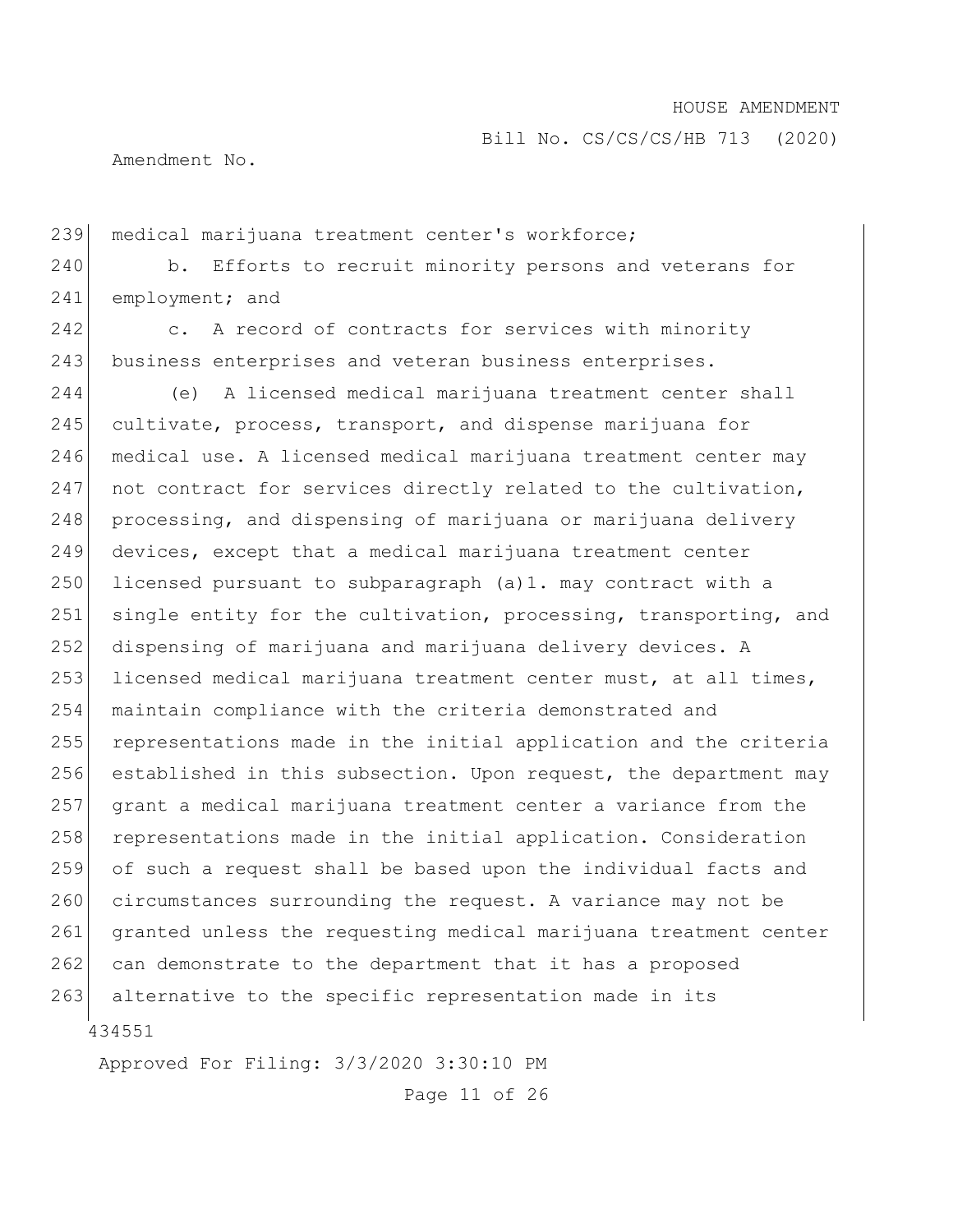Bill No. CS/CS/CS/HB 713 (2020)

Amendment No.

264 application which fulfills the same or a similar purpose as the 265 specific representation in a way that the department can 266 reasonably determine will not be a lower standard than the 267 specific representation in the application. A variance may not 268 be granted from the requirements in subparagraph 2. and 269 subparagraphs (b) 1. and 2.

270 1. A licensed medical marijuana treatment center may 271 transfer ownership to an individual or entity who meets the 272 requirements of this section. A publicly traded corporation or 273 publicly traded company that meets the requirements of this 274 section is not precluded from ownership of a medical marijuana 275 treatment center. To accommodate a change in ownership:

276 a. The licensed medical marijuana treatment center shall 277 notify the department in writing at least 60 days before the  $278$  anticipated date of the change of ownership.

279 b. The individual or entity applying for initial licensure 280 due to a change of ownership must submit an application that 281 must be received by the department at least 60 days before the 282 date of change of ownership.

283 c. Upon receipt of an application for a license, the 284 department shall examine the application and, within 30 days 285 after receipt, notify the applicant in writing of any apparent 286 errors or omissions and request any additional information 287 required.

434551 288 d. Requested information omitted from an application for

Approved For Filing: 3/3/2020 3:30:10 PM

Page 12 of 26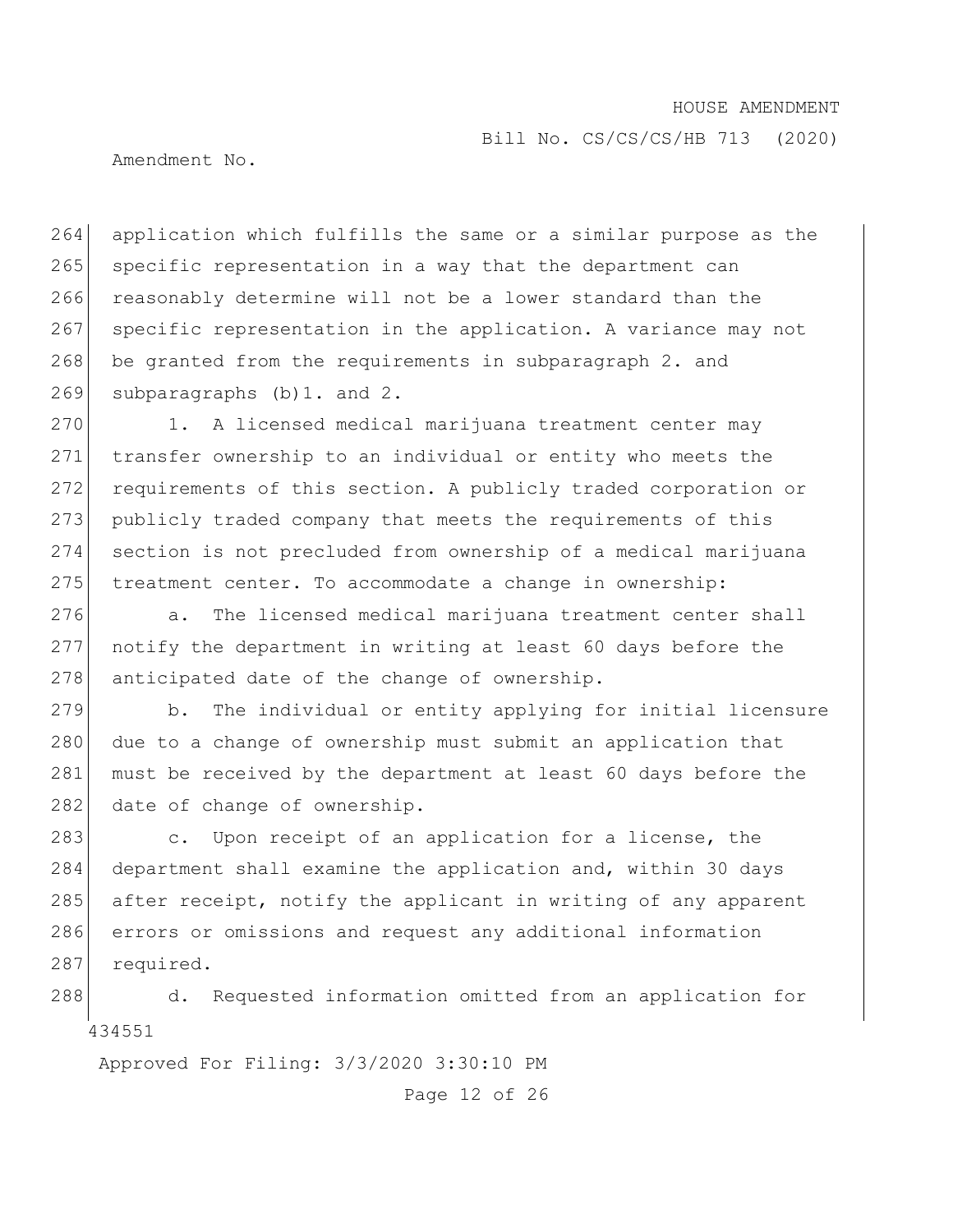Bill No. CS/CS/CS/HB 713 (2020)

Amendment No.

293

 licensure must be filed with the department within 21 days after 290 the department's request for omitted information or the application shall be deemed incomplete and shall be withdrawn from further consideration and the fees shall be forfeited.

294 Within 30 days after the receipt of a complete application, the 295 department shall approve or deny the application.

296 2. A medical marijuana treatment center, and any 297 individual or entity who directly or indirectly owns, controls, 298 or holds with power to vote 5 percent or more of the voting 299 shares of a medical marijuana treatment center, may not acquire 300 direct or indirect ownership or control of any voting shares or 301 other form of ownership of any other medical marijuana treatment 302 center.

303 3. A medical marijuana treatment center may not enter into 304 any form of profit-sharing arrangement with the property owner 305 or lessor of any of its facilities where cultivation, 306 processing, storing, or dispensing of marijuana and marijuana 307 delivery devices occurs.

308 4. All employees of a medical marijuana treatment center 309 must be 21 years of age or older and have passed a background 310 screening pursuant to subsection (9).

434551 5. Each medical marijuana treatment center must adopt and enforce policies and procedures to ensure employees and volunteers receive training on the legal requirements to

Approved For Filing: 3/3/2020 3:30:10 PM

Page 13 of 26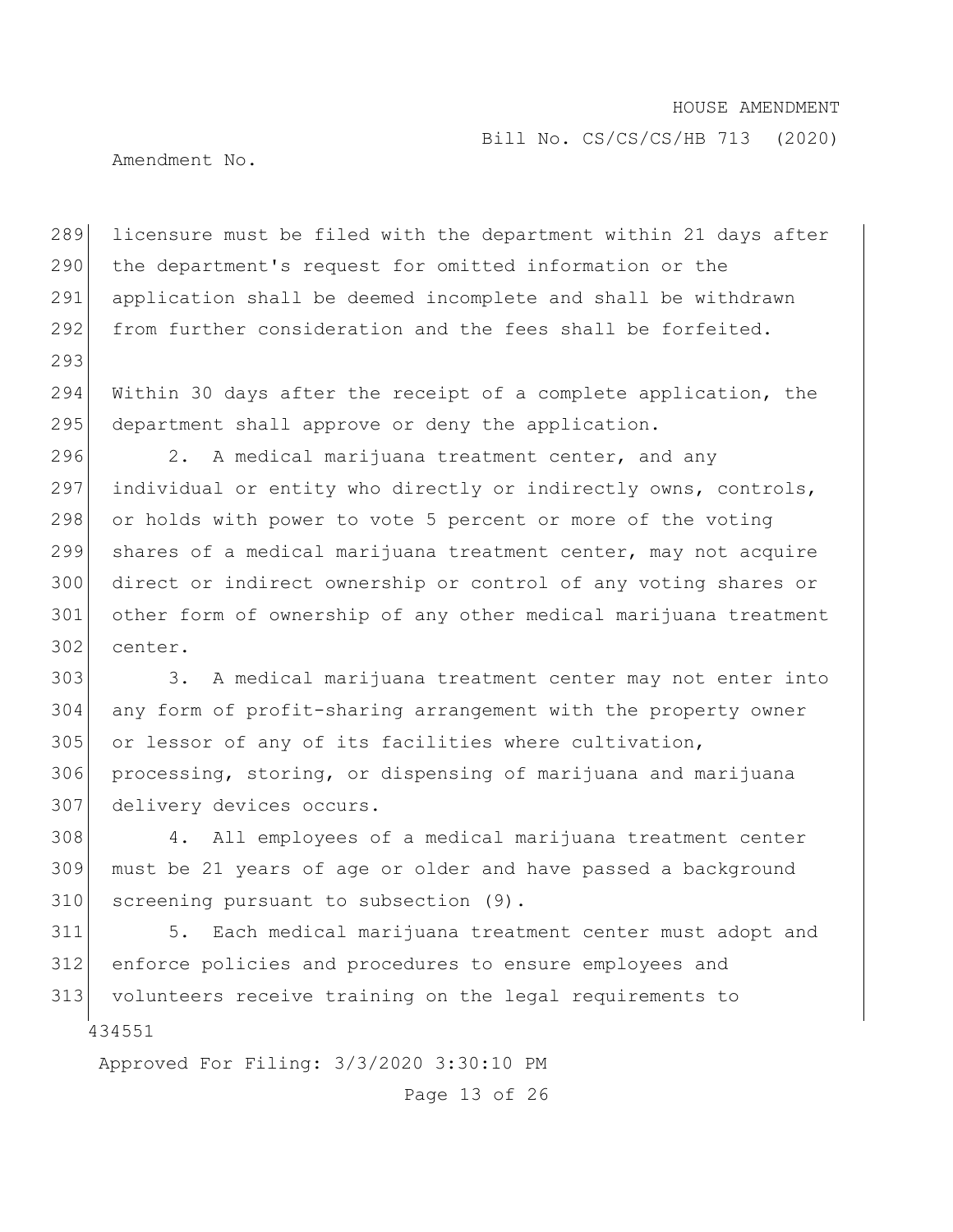Amendment No.

dispense marijuana to qualified patients.

 6. When growing marijuana, a medical marijuana treatment center:

317 a. May use pesticides determined by the department, after consultation with the Department of Agriculture and Consumer Services, to be safely applied to plants intended for human consumption, but may not use pesticides designated as restricted-use pesticides pursuant to s. 487.042.

 b. Must grow marijuana within an enclosed structure and in 323 a room separate from any other plant.

 c. Must inspect seeds and growing plants for plant pests that endanger or threaten the horticultural and agricultural interests of the state in accordance with chapter 581 and any 327 rules adopted thereunder.

 d. Must perform fumigation or treatment of plants, or 329 remove and destroy infested or infected plants, in accordance with chapter 581 and any rules adopted thereunder.

 7. Each medical marijuana treatment center must produce and make available for purchase at least one low-THC cannabis product.

 8. A medical marijuana treatment center that produces edibles must hold a permit to operate as a food establishment pursuant to chapter 500, the Florida Food Safety Act, and must comply with all the requirements for food establishments 338 pursuant to chapter 500 and any rules adopted thereunder.

Approved For Filing: 3/3/2020 3:30:10 PM

Page 14 of 26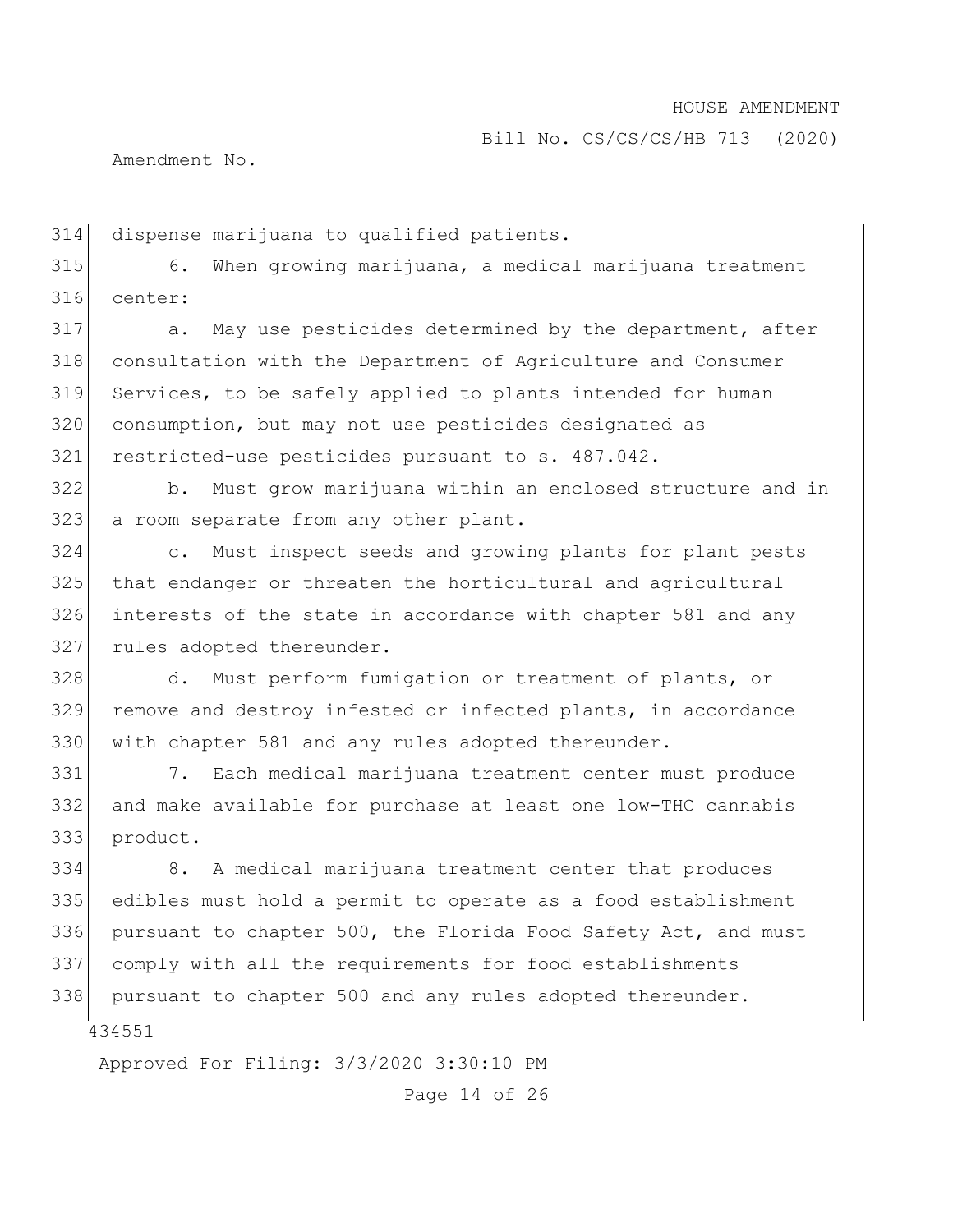Bill No. CS/CS/CS/HB 713 (2020)

Amendment No.

 Edibles may not contain more than 200 milligrams of tetrahydrocannabinol, and a single serving portion of an edible may not exceed 10 milligrams of tetrahydrocannabinol. Edibles may have a potency variance of no greater than 15 percent of the 10 milligrams of tetrahydrocannabinol per single serving limit or the 200 milligrams of tetrahydrocannabinol per product limit. Edibles may not be attractive to children; be manufactured in 346 the shape of humans, cartoons, or animals; be manufactured in a form that bears any reasonable resemblance to products available for consumption as commercially available candy; or contain any color additives. To discourage consumption of edibles by children, the department shall determine by rule any shapes, 351 forms, and ingredients allowed and prohibited for edibles. Medical marijuana treatment centers may not begin processing or dispensing edibles until after the effective date of the rule. The department shall also adopt sanitation rules providing the 355 standards and requirements for the storage, display, or dispensing of edibles.

 9. Within 12 months after licensure, a medical marijuana treatment center must demonstrate to the department that all of its processing facilities have passed a Food Safety Good Manufacturing Practices, such as Global Food Safety Initiative or equivalent, inspection by a nationally accredited certifying body. A medical marijuana treatment center must immediately stop 363 processing at any facility which fails to pass this inspection

Approved For Filing: 3/3/2020 3:30:10 PM

Page 15 of 26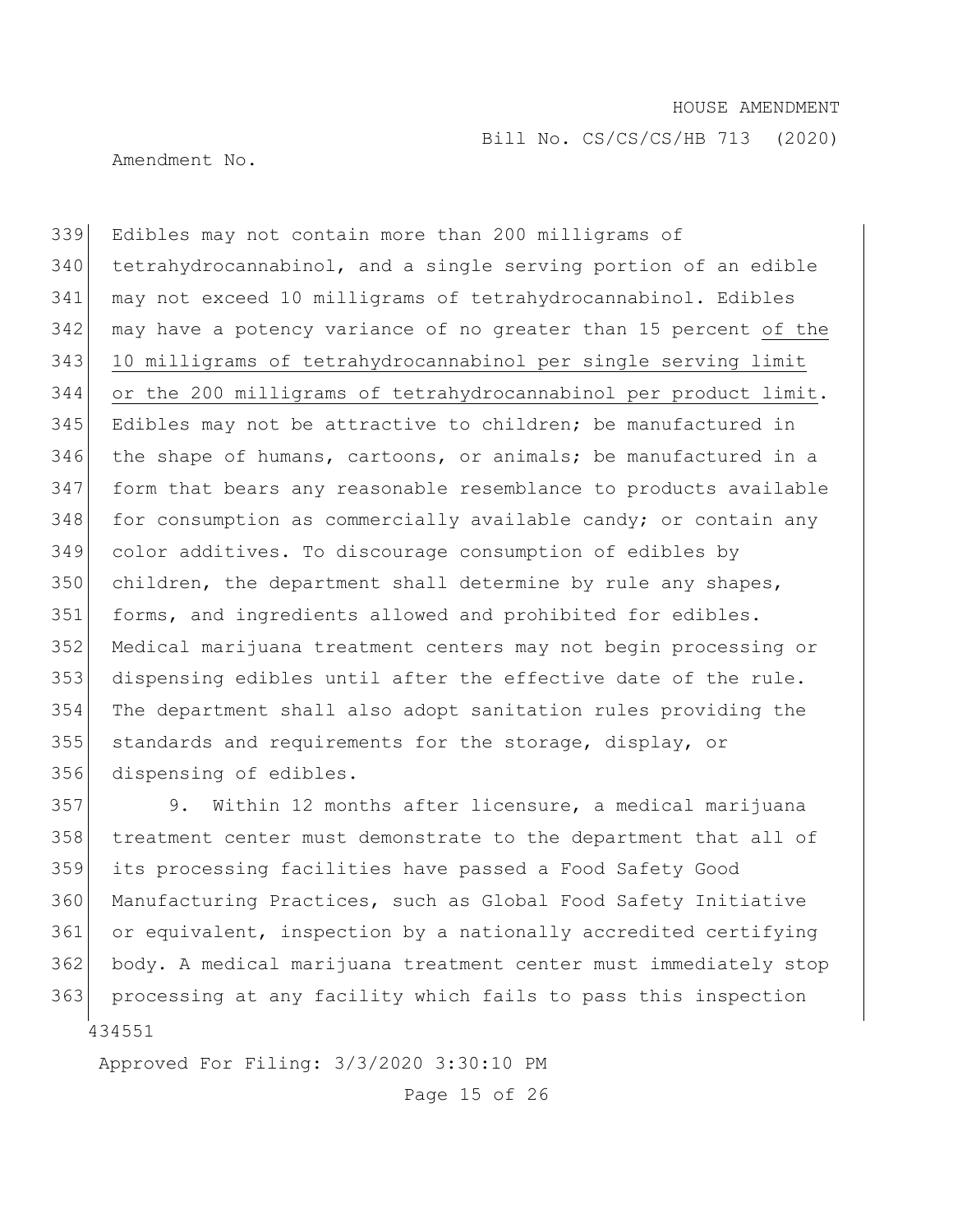Amendment No.

 until it demonstrates to the department that such facility has 365 met this requirement.

 10. A medical marijuana treatment center that produces prerolled marijuana cigarettes may not use wrapping paper made with tobacco or hemp.

 11. When processing marijuana, a medical marijuana 370 treatment center must:

 a. Process the marijuana within an enclosed structure and in a room separate from other plants or products.

 b. Comply with department rules when processing marijuana with hydrocarbon solvents or other solvents or gases exhibiting potential toxicity to humans. The department shall determine by rule the requirements for medical marijuana treatment centers to use such solvents or gases exhibiting potential toxicity to humans.

 c. Comply with federal and state laws and regulations and department rules for solid and liquid wastes. The department 381 shall determine by rule procedures for the storage, handling, transportation, management, and disposal of solid and liquid waste generated during marijuana production and processing. The Department of Environmental Protection shall assist the 385 department in developing such rules.

 386 12. $d$ . A medical marijuana treatment center must test  $the$ 387 processed marijuana using a medical marijuana testing laboratory before it is dispensed. Results must be verified and signed by

Approved For Filing: 3/3/2020 3:30:10 PM

Page 16 of 26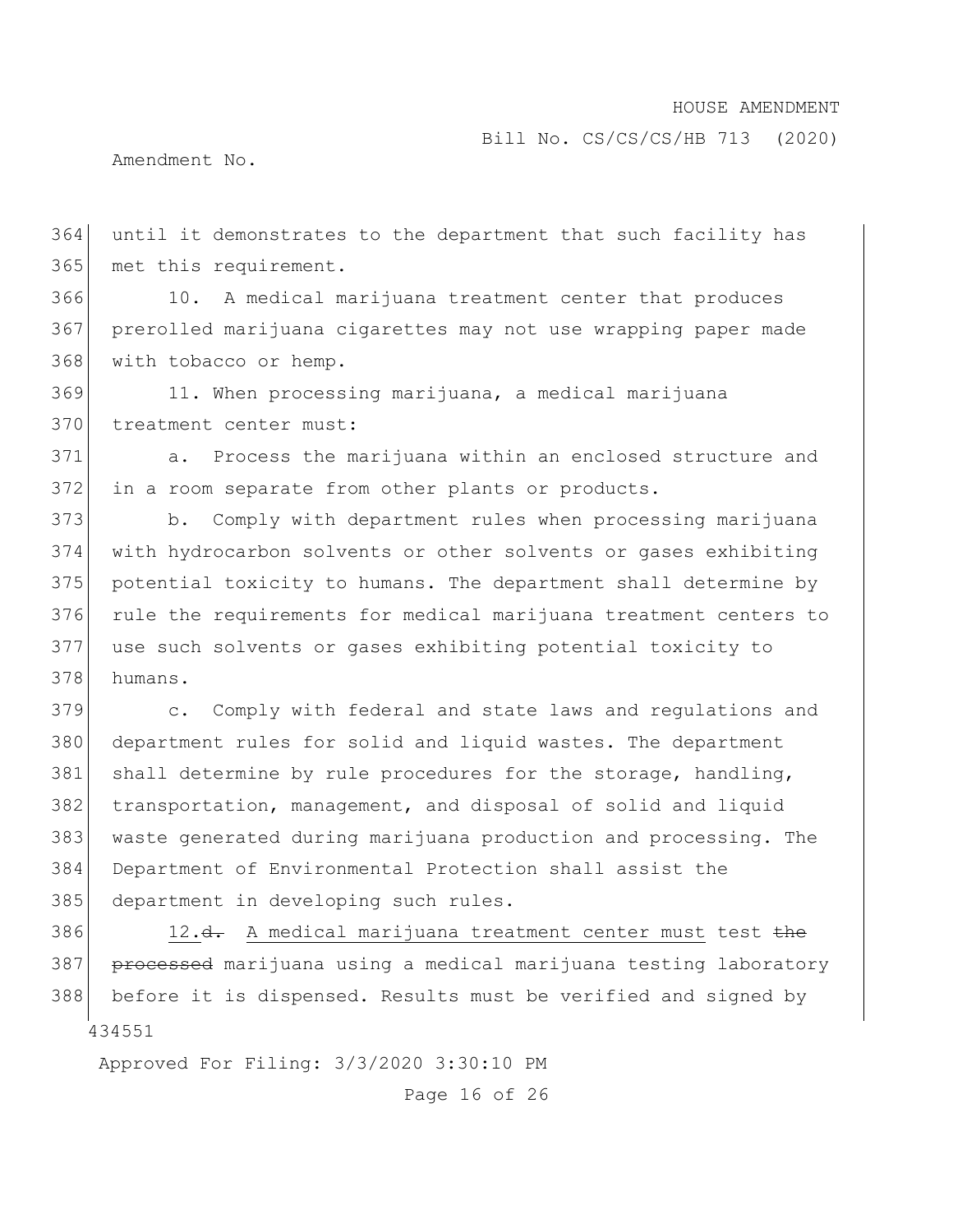Bill No. CS/CS/CS/HB 713 (2020)

Amendment No.

434551 389 two medical marijuana treatment center employees. Before 390 dispensing, the medical marijuana treatment center must 391 determine that the test results indicate that low-THC cannabis 392 meets the definition of low-THC cannabis, the concentration of 393 tetrahydrocannabinol meets the potency requirements of this 394 section, the labeling of the concentration of 395 tetrahydrocannabinol and cannabidiol is accurate, and all 396 marijuana is safe for human consumption and free from 397 contaminants that are unsafe for human consumption. The 398 department shall determine by rule which contaminants must be 399 tested for and the maximum levels of each contaminant which are 400 safe for human consumption. The Department of Agriculture and 401 Consumer Services shall assist the department in developing the 402 testing requirements for contaminants that are unsafe for human 403 consumption in edibles. The department shall also determine by 404 rule the procedures for the treatment of marijuana that fails to 405 meet the testing requirements of this section, s. 381.988, or 406 department rule. The department may select  $a$  random samples of 407 marijuana, sample from edibles available in a cultivation 408 facility or processing facility, or for purchase in a dispensing 409 facility which shall be tested by the department to determine 410 that the marijuana edible meets the potency requirements of this 411 section, is safe for human consumption, and the labeling of the 412 tetrahydrocannabinol and cannabidiol concentration is accurate. 413 A medical marijuana treatment center may not require payment

Approved For Filing: 3/3/2020 3:30:10 PM

Page 17 of 26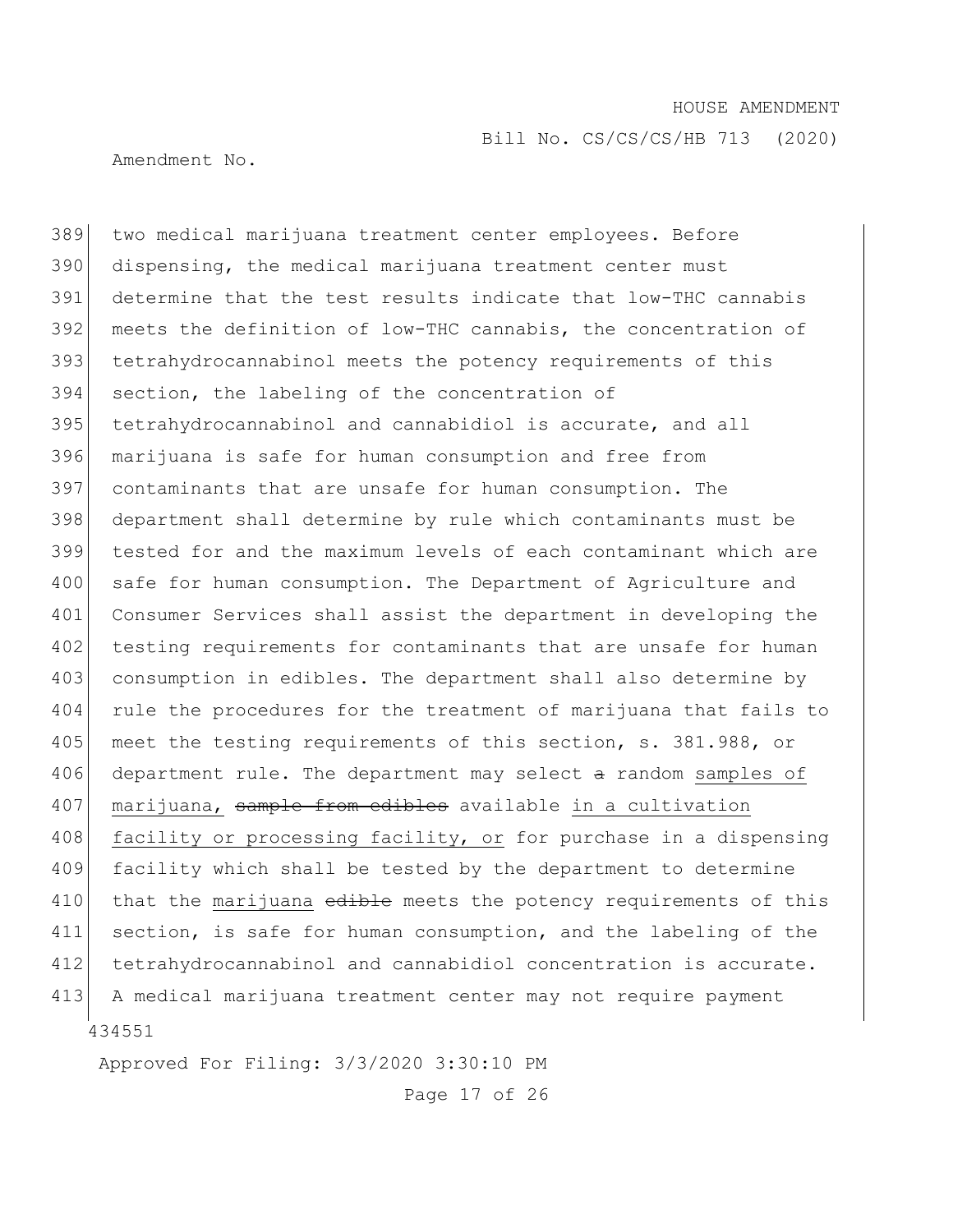Bill No. CS/CS/CS/HB 713 (2020)

Amendment No.

414 from the department for the sample. A medical marijuana 415 treatment center must recall edibles, including all edibles made 416 from the same batch of marijuana, which fail to meet the potency 417 requirements of this section, which are unsafe for human 418 consumption, or for which the labeling of the 419 tetrahydrocannabinol and cannabidiol concentration is 420 inaccurate. The medical marijuana treatment center must retain 421 records of all testing and samples of each homogenous batch of 422 marijuana for at least 9 months. The medical marijuana treatment 423 center must contract with a marijuana testing laboratory to 424 perform audits on the medical marijuana treatment center's 425 | standard operating procedures, testing records, and samples and 426 provide the results to the department to confirm that the 427 marijuana or low-THC cannabis meets the requirements of this 428 section and that the marijuana or low-THC cannabis is safe for 429 human consumption. A medical marijuana treatment center shall 430 reserve two processed samples from each batch and retain such 431 samples for at least 9 months for the purpose of such audits. A 432 medical marijuana treatment center may use a laboratory that has 433 not been certified by the department under s. 381.988 until such 434 time as at least one laboratory holds the required 435 certification, but in no event later than July 1, 2020 2018. 436 13. When packaging marijuana, a medical marijuana 437 treatment center must:

434551 438 a.e. Package the marijuana in compliance with the United

Approved For Filing: 3/3/2020 3:30:10 PM

Page 18 of 26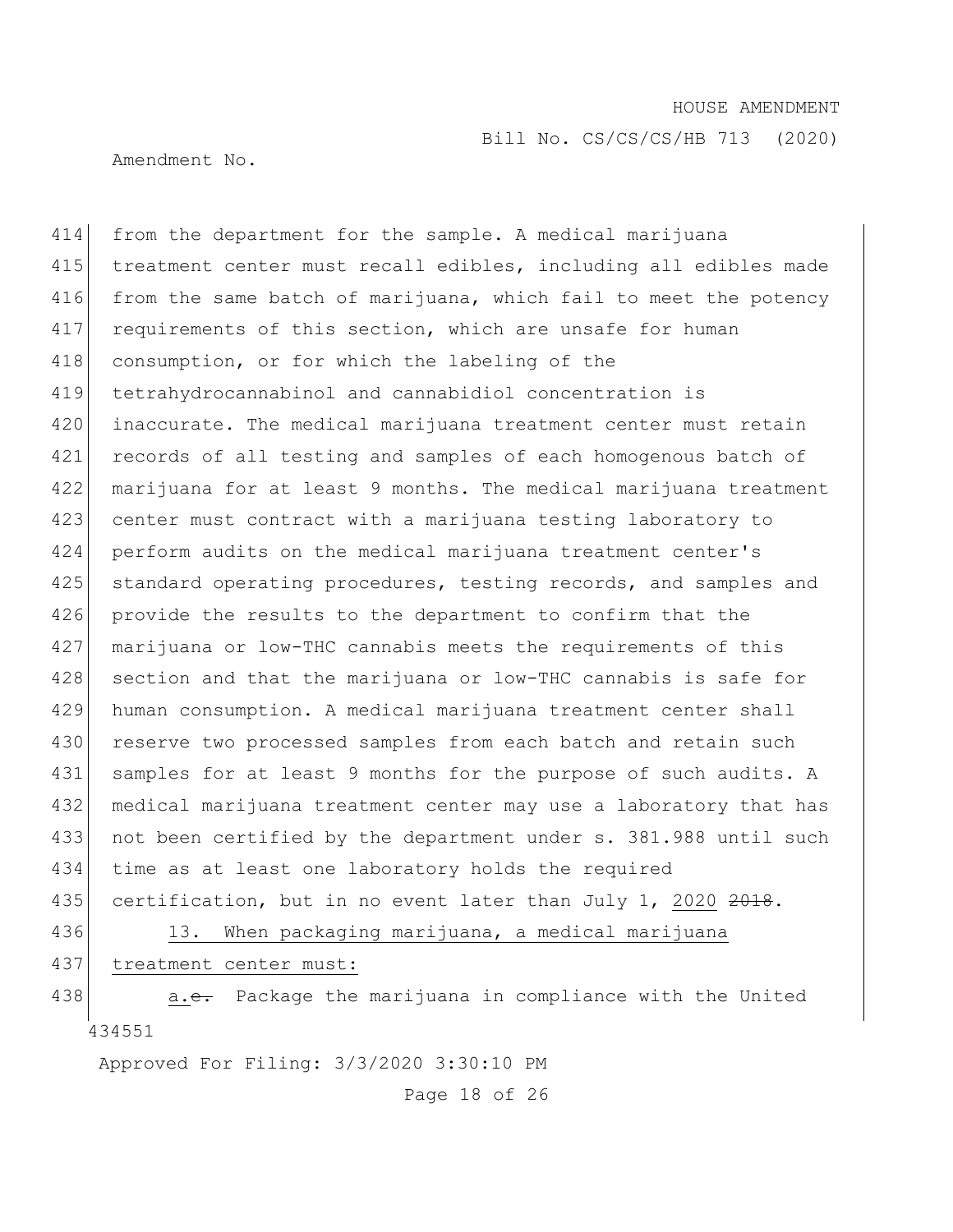Bill No. CS/CS/CS/HB 713 (2020)

Amendment No.

434551 Approved For Filing: 3/3/2020 3:30:10 PM Page 19 of 26 439 States Poison Prevention Packaging Act of 1970, 15 U.S.C. ss. 440 1471 et seq. 441 b.f. Package the marijuana in a receptacle that has a 442 firmly affixed and legible label stating the following 443 information: 444 (I) The marijuana or low-THC cannabis meets the 445 requirements of sub-subparagraph d. 446 (II) The name of the medical marijuana treatment center 447 from which the marijuana originates. 448 (III) The batch number and harvest number from which the 449 marijuana originates and the date dispensed. 450 (IV) The name of the physician who issued the physician 451 certification. 452 (V) The name of the patient. 453 (VI) The product name, if applicable, and dosage form, 454 including concentration of tetrahydrocannabinol and cannabidiol. 455 The product name may not contain wording commonly associated 456 with products marketed by or to children. 457 (VII) The recommended dose. 458 (VIII) A warning that it is illegal to transfer medical 459 marijuana to another person. 460 (IX) A marijuana universal symbol developed by the 461 department. 462 14.12. The medical marijuana treatment center shall 463 include in each package a patient package insert with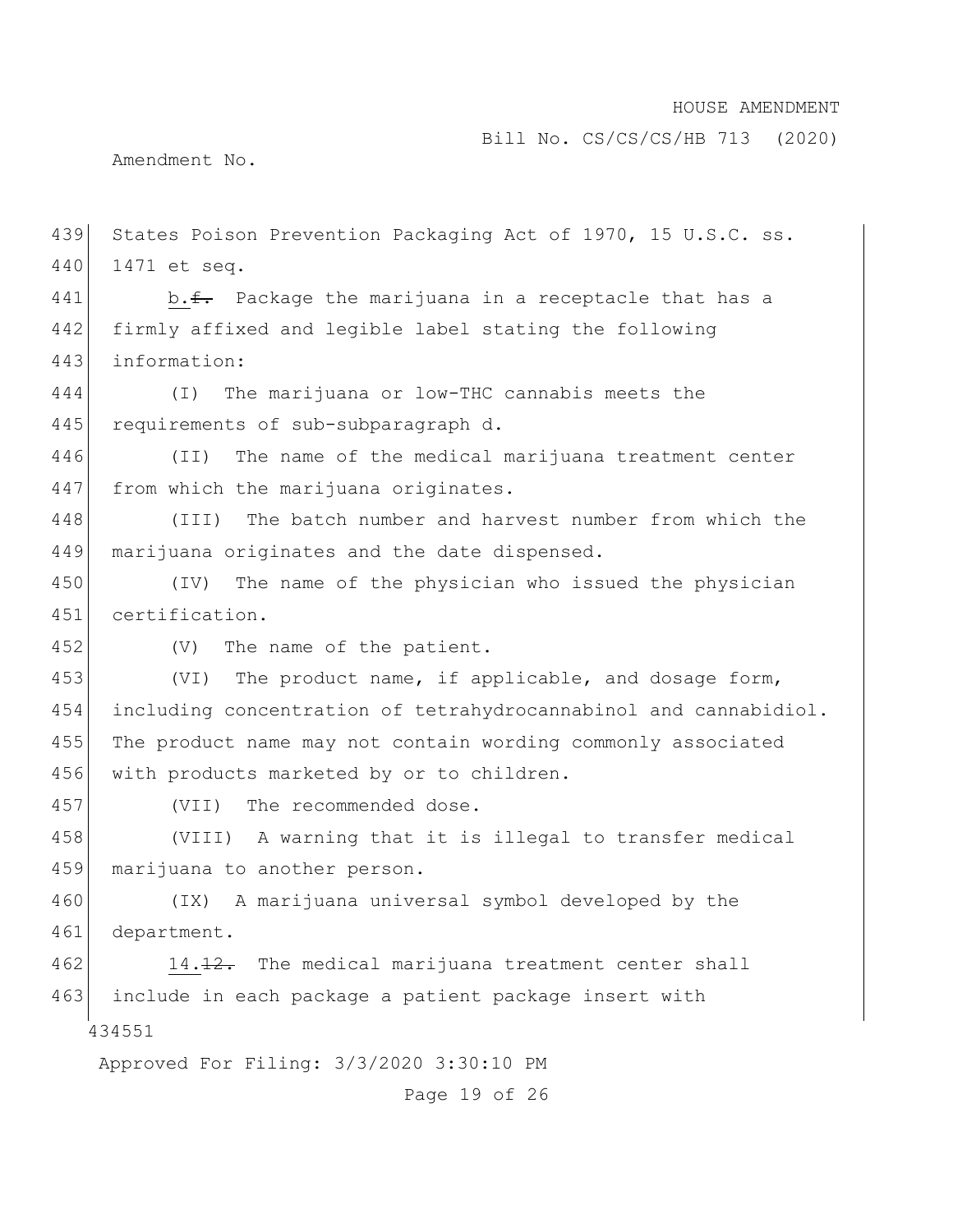Bill No. CS/CS/CS/HB 713 (2020)

Amendment No.

465 a. Clinical pharmacology. 466 b. Indications and use. 467 c. Dosage and administration. 468 d. Dosage forms and strengths. 469 e. Contraindications. 470 f. Warnings and precautions. 471 g. Adverse reactions. 472 15.13. In addition to the packaging and labeling 473 requirements specified in subparagraphs 13. and  $14.$ ,  $11.$  and 474  $\left| \frac{12}{12 \cdot r} \right|$  marijuana in a form for smoking must be packaged in a 475 sealed receptacle with a legible and prominent warning to keep

464 information on the specific product dispensed related to:

478 receptacles for marijuana in a form for smoking must be plain, 479 opaque, and white without depictions of the product or images 480 other than the medical marijuana treatment center's department-481 approved logo and the marijuana universal symbol. 482 16.14. The department shall adopt rules to regulate the

476 away from children and a warning that states marijuana smoke

477 contains carcinogens and may negatively affect health. Such

483 types, appearance, and labeling of marijuana delivery devices 484 dispensed from a medical marijuana treatment center. The rules 485 must require marijuana delivery devices to have an appearance 486 consistent with medical use.

434551 487 17.15. Each edible shall be individually sealed in plain, 488 opaque wrapping marked only with the marijuana universal symbol.

Approved For Filing: 3/3/2020 3:30:10 PM

Page 20 of 26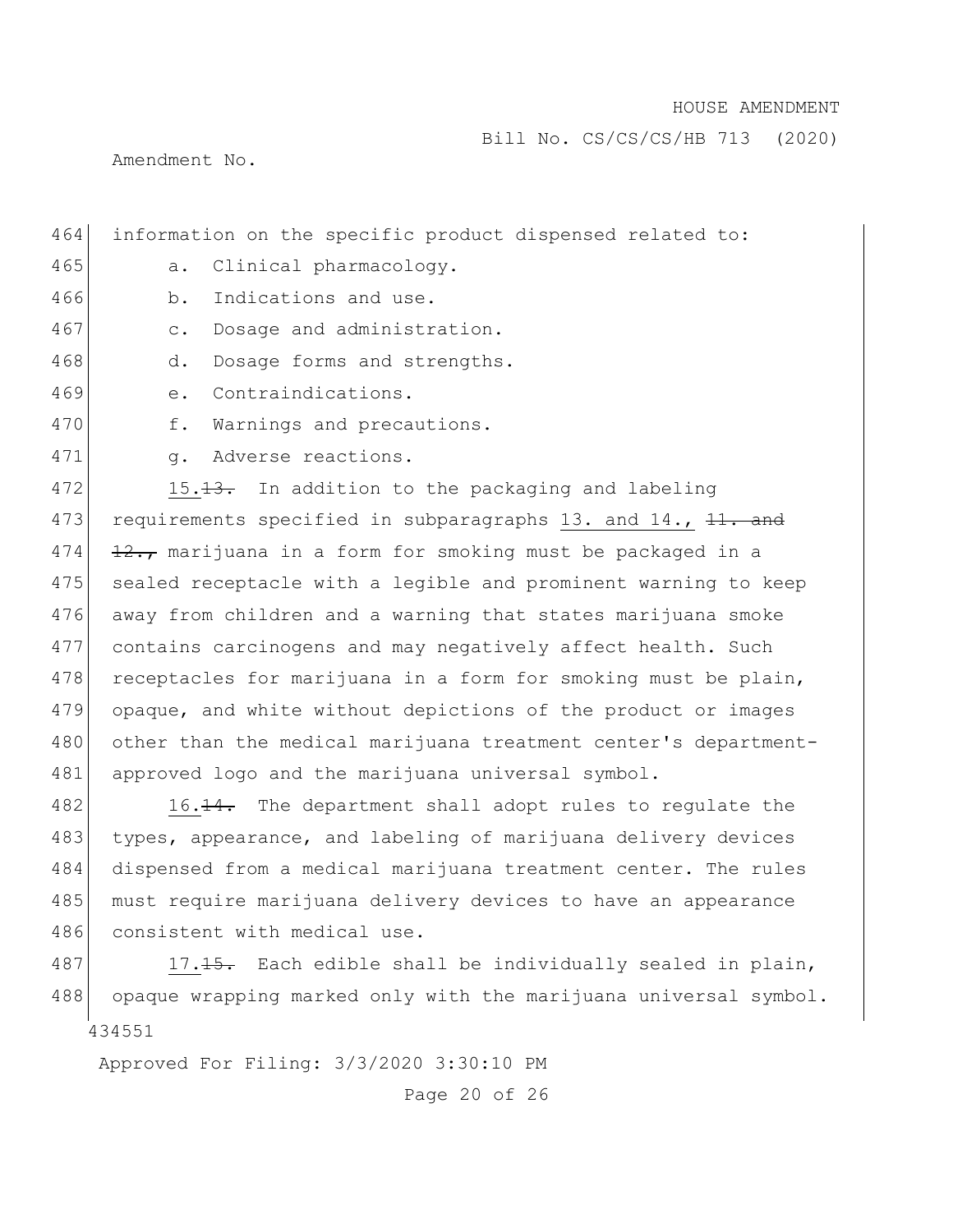Bill No. CS/CS/CS/HB 713 (2020)

Amendment No.

489 Where practical, each edible shall be marked with the marijuana 490 universal symbol. In addition to the packaging and labeling 491 requirements in subparagraphs 13. and  $14.11.$  and  $12.$ , edible 492 receptacles must be plain, opaque, and white without depictions 493 of the product or images other than the medical marijuana 494 treatment center's department-approved logo and the marijuana 495 universal symbol. The receptacle must also include a list of all 496 the edible's ingredients, storage instructions, an expiration 497 date, a legible and prominent warning to keep away from children 498 and pets, and a warning that the edible has not been produced or 499 inspected pursuant to federal food safety laws.

500 18.16. When dispensing marijuana or a marijuana delivery 501 device, a medical marijuana treatment center:

502 a. May dispense any active, valid order for low-THC 503 cannabis, medical cannabis and cannabis delivery devices issued 504 pursuant to former s. 381.986, Florida Statutes 2016, which was 505 entered into the medical marijuana use registry before July 1, 506 2017.

434551 507 b. May not dispense more than a 70-day supply of marijuana 508 within any 70-day period to a qualified patient or caregiver. 509 May not dispense more than a 35-day supply of edibles within any 510 35-day period to a qualified patient or caregiver. A 35-day 511 supply of edibles may not exceed 7000 mg of tetrahydrocannabinol 512 unless an exception to this amount is approved by the department 513 pursuant to paragraph (4)(f). May not dispense more than one 35-

Approved For Filing: 3/3/2020 3:30:10 PM

Page 21 of 26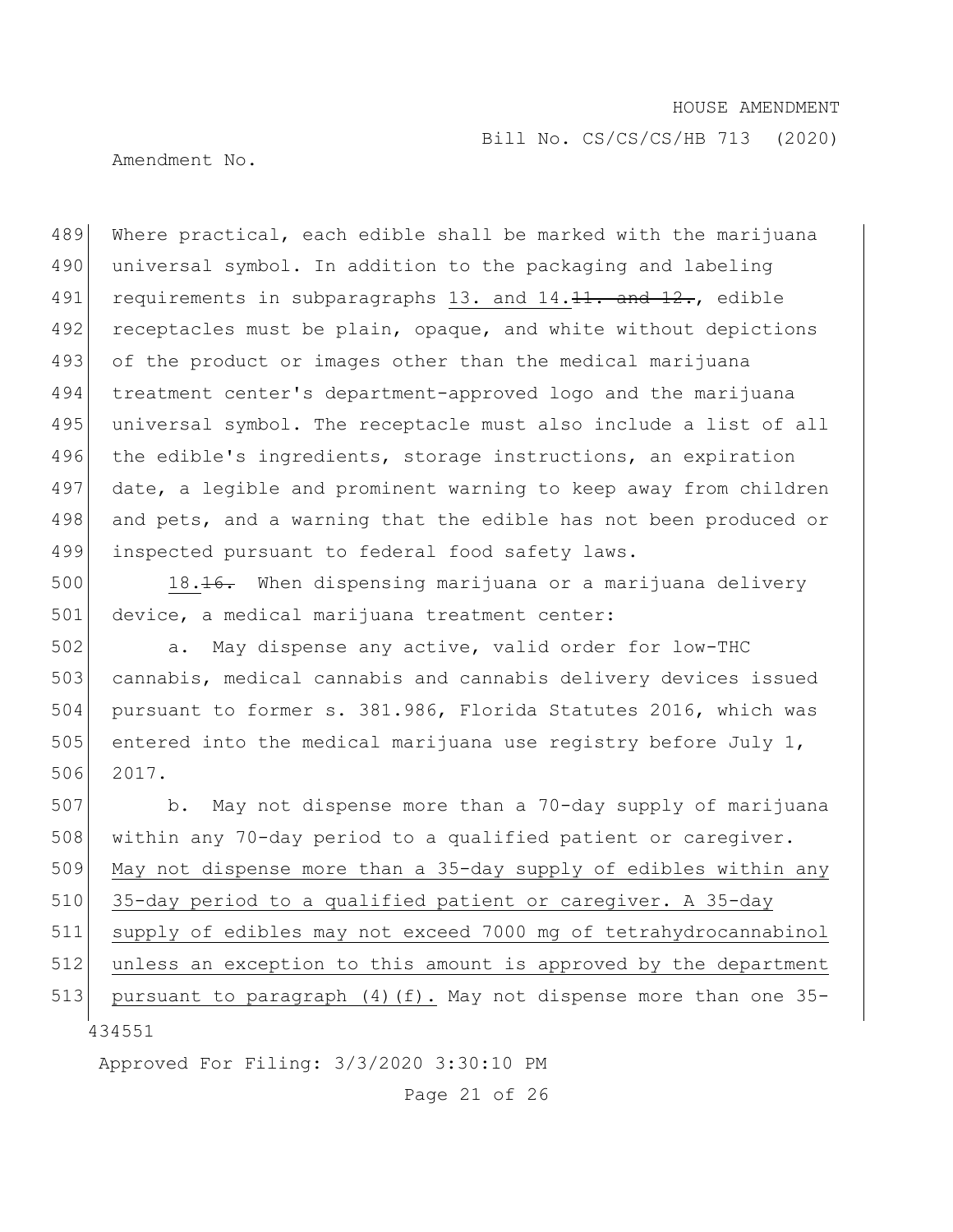Bill No. CS/CS/CS/HB 713 (2020)

Amendment No.

 day supply of marijuana in a form for smoking within any 35-day period to a qualified patient or caregiver. A 35-day supply of marijuana in a form for smoking may not exceed 2.5 ounces unless an exception to this amount is approved by the department 518 pursuant to paragraph  $(4)(f)$ .

 c. Must have the medical marijuana treatment center's employee who dispenses the marijuana or a marijuana delivery device enter into the medical marijuana use registry his or her 522 name or unique employee identifier.

523 d. Must verify that the qualified patient and the 524 caregiver, if applicable, each have an active registration in 525 the medical marijuana use registry and an active and valid 526 medical marijuana use registry identification card, the amount 527 and type of marijuana dispensed matches the physician 528 certification in the medical marijuana use registry for that 529 qualified patient, and the physician certification has not 530 already been filled.

531 e. May not dispense marijuana to a qualified patient who 532 is younger than 18 years of age. If the qualified patient is 533 younger than 18 years of age, marijuana may only be dispensed to 534 the qualified patient's caregiver.

535 f. May not dispense marijuana that contains

536 tetrahydrocannabiphorol or has a tetrahydrocannabinol potency,

537 by weight or volume, of greater than 10 percent in the final

434551 538 product to a qualified patient ages 18 through 21 years, to his

Approved For Filing: 3/3/2020 3:30:10 PM

Page 22 of 26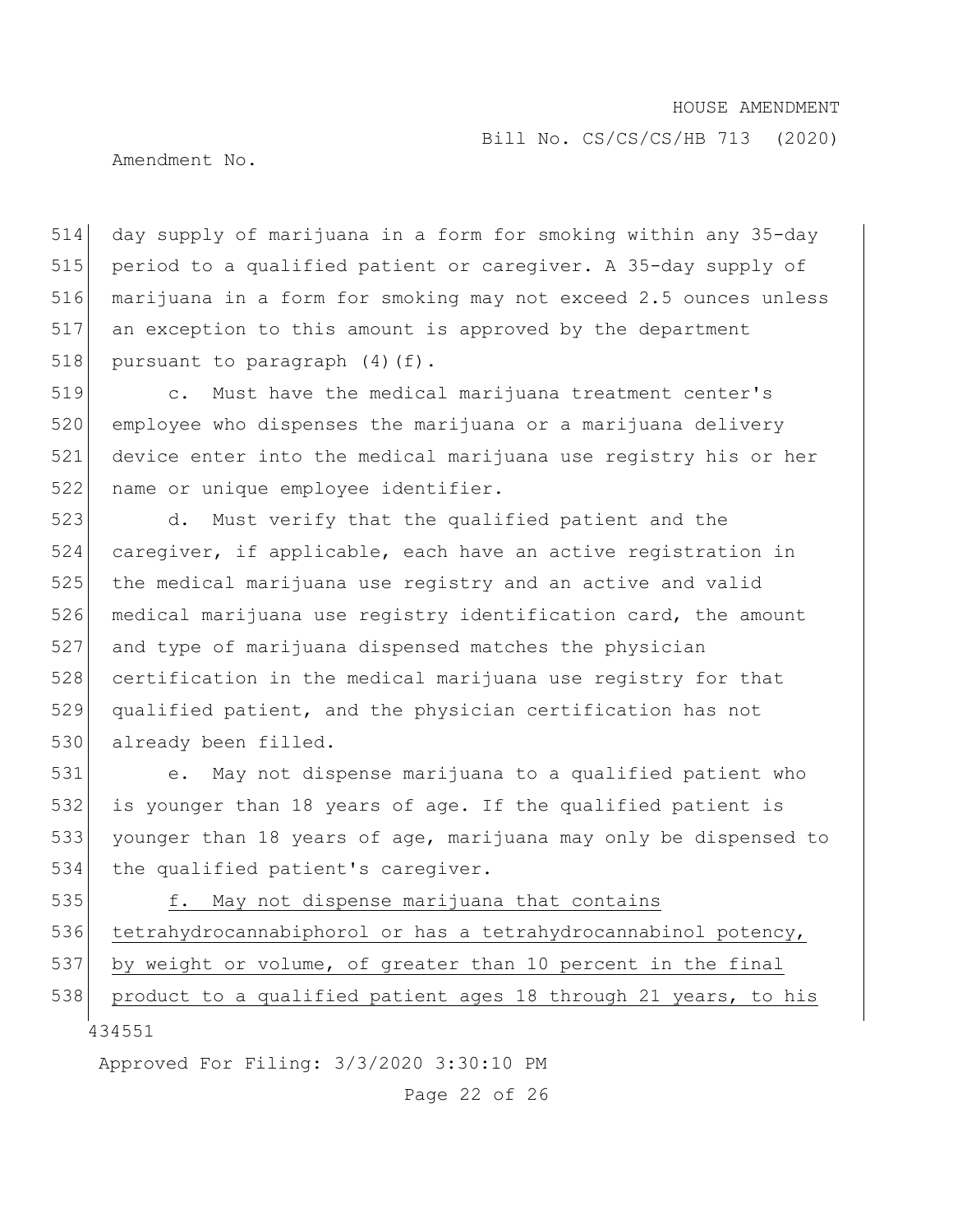Amendment No.

 or her caregiver, or to the caregiver of a qualified patient 540 younger than 18 years of age, for the qualified patient's medical use, unless the qualified patient has an applicable exception approved by the department under paragraph (4)(f) or 543 the qualified physician certification indicates that the qualified patient has been diagnosed with a terminal condition.

545 g.f. May not dispense or sell any other type of cannabis, 546 alcohol, or illicit drug-related product, including pipes or 547 wrapping papers made with tobacco or hemp, other than a 548 marijuana delivery device required for the medical use of 549 marijuana and which is specified in a physician certification.

550 h.<del>g.</del> Must, upon dispensing the marijuana or marijuana 551 delivery device, record in the registry the date, time, quantity, and form of marijuana dispensed; the type of marijuana delivery device dispensed; and the name and medical marijuana use registry identification number of the qualified patient or caregiver to whom the marijuana delivery device was dispensed.

556 i.h. Must ensure that patient records are not visible to 557 anyone other than the qualified patient, his or her caregiver, 558 and authorized medical marijuana treatment center employees.

559 (14) EXCEPTIONS TO OTHER LAWS.—

434551 560 (a) Notwithstanding s. 893.13, s. 893.135, s. 893.147, or 561 any other provision of law, but subject to the requirements of 562 this section, a qualified patient and the qualified patient's 563 caregiver may purchase from a medical marijuana treatment center

Approved For Filing: 3/3/2020 3:30:10 PM

Page 23 of 26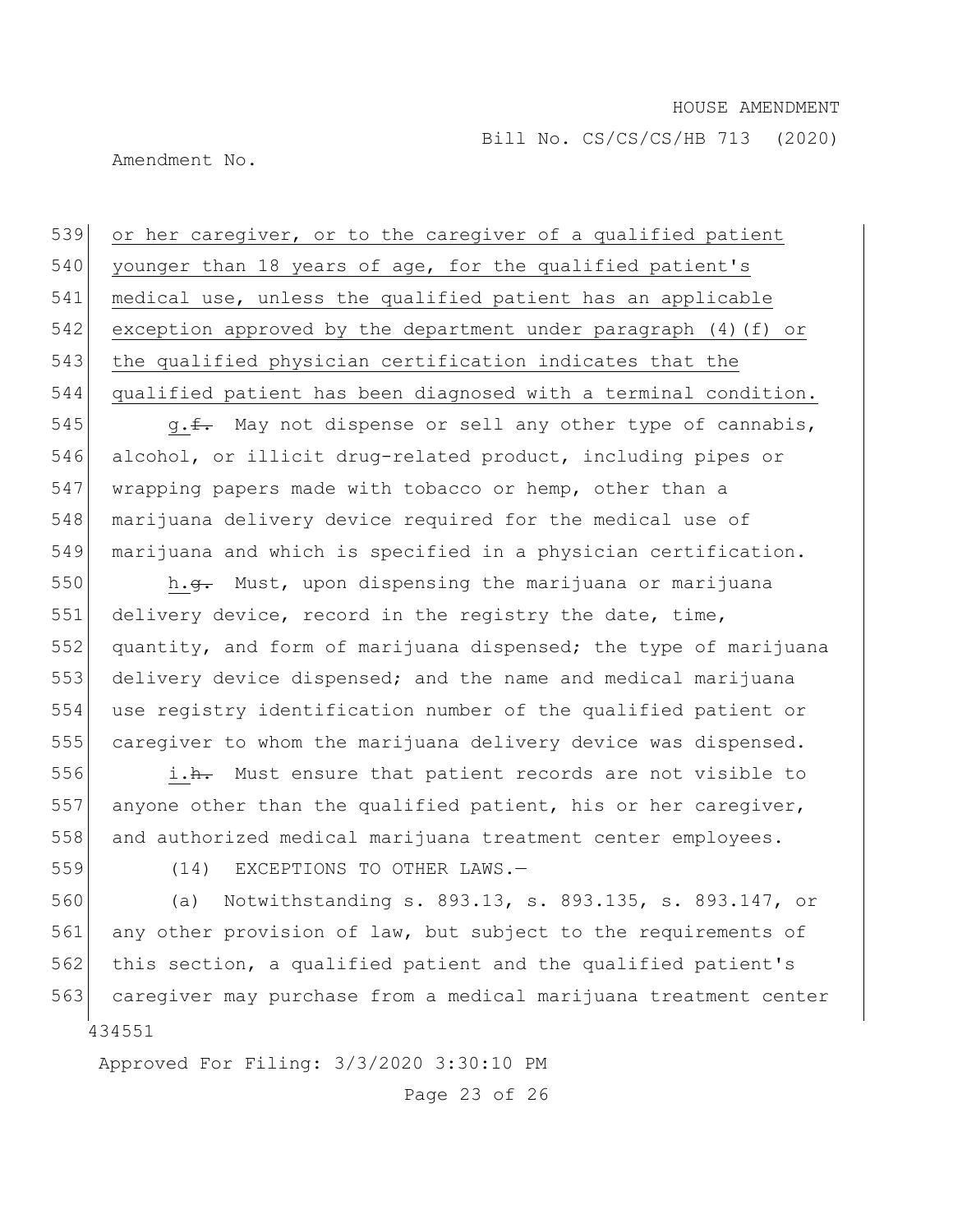Bill No. CS/CS/CS/HB 713 (2020)

Amendment No.

564 for the patient's medical use a marijuana delivery device and up 565 to the amount of marijuana authorized in the physician 566 certification, but may not possess more than a 35-day supply of 567 edibles, a 70-day supply of marijuana, or the greater of 4 568 ounces of marijuana in a form for smoking or an amount of 569 marijuana in a form for smoking approved by the department 570 pursuant to paragraph  $(4)$  (f), at any given time and all 571 marijuana purchased must remain in its original packaging. 572 (h) Notwithstanding s. 893.13, s. 893.135, s. 893.147, or 573 any other provision of law, but subject to the requirements of 574 this section, the department, including an employee of the 575 department acting within the scope of his or her employment, may 576 acquire, possess, test, transport, and lawfully dispose of 577 marijuana as provided in this section. 578 Section 6. Subsection (11) of section 381.988, Florida 579 Statutes, is renumbered as subsection (12), and a new subsection 580 (11) is added to that section, to read: 581 381.988 Medical marijuana testing laboratories; marijuana 582 tests conducted by a certified laboratory.-583 (11) A certified medical marijuana testing laboratory and 584 its officers, directors, and employees may not have a direct or 585 indirect economic interest in, or financial relationship with, a 586 medical marijuana treatment center. Nothing in this subsection 587 may be construed to prohibit a certified medical marijuana

434551

Approved For Filing: 3/3/2020 3:30:10 PM

Page 24 of 26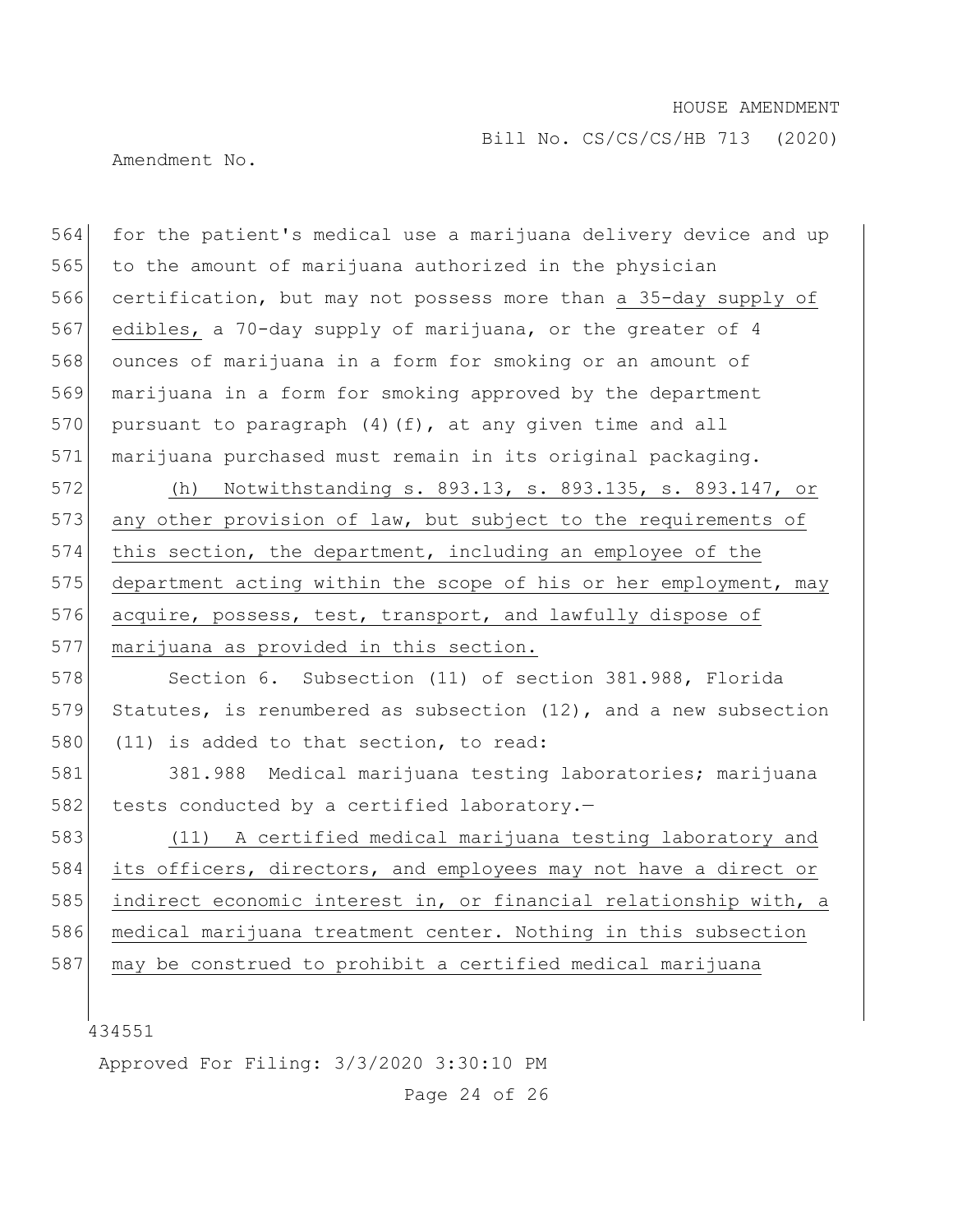Amendment No.

| 588 | testing laboratory from contracting with a medical marijuana |
|-----|--------------------------------------------------------------|
| 589 | treatment center to provide testing services.                |
| 590 |                                                              |
| 591 |                                                              |
| 592 | TITLE AMENDMENT                                              |
| 593 | Remove line 20 and insert:                                   |
| 594 | Centers Program; s. 381.986; providing a definition;         |
| 595 | revising a provision requiring certain information to        |
| 596 | be entered into the medical marijuana use registry;          |
| 597 | revising a provision relating to the informed consent        |
| 598 | form to include the negative health effects of               |
| 599 | marijuana use on certain persons; providing daily dose       |
| 600 | amount limits for edibles and marijuana in a form for        |
| 601 | smoking; prohibiting physicians from certifying a            |
| 602 | certain potency of tetrahydrocannabinol in marijuana         |
| 603 | for certain patients; providing an exception;                |
| 604 | authorizing the Department of Health to possess and          |
| 605 | test marijuana samples from medical marijuana                |
| 606 | treatment centers; authorizing medical marijuana             |
| 607 | treatment centers to contract with certain medical           |
| 608 | marijuana testing laboratories; prohibiting the              |
| 609 | department from renewing a medical marijuana treatment       |
| 610 | center's license under certain circumstances;                |
| 611 | providing limits on the potency of                           |
| 612 | tetrahydrocannabinol in marijuana and edibles                |
|     | 434551                                                       |
|     | Approved For Filing: 3/3/2020 3:30:10 PM                     |

Page 25 of 26